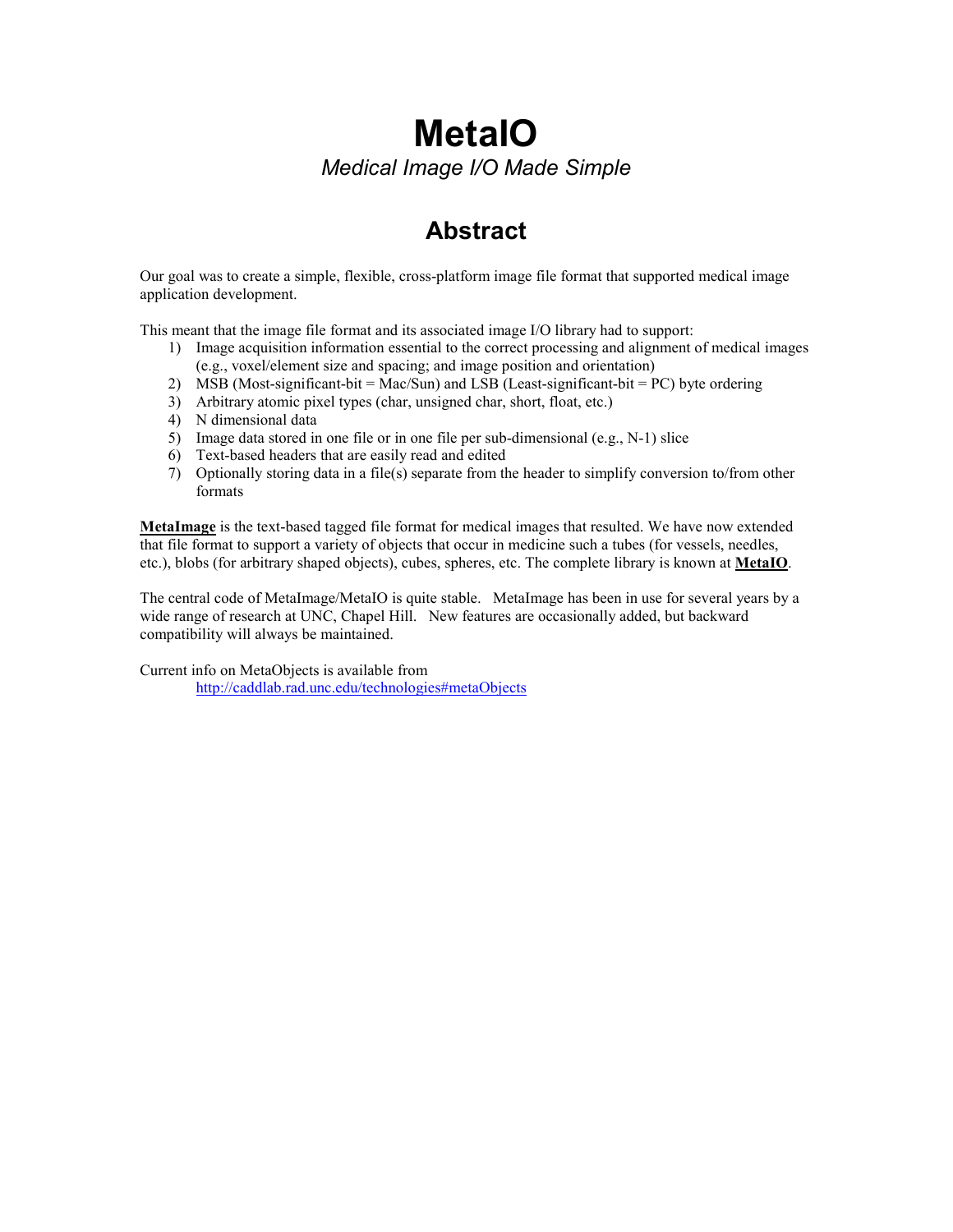# **Table of Contents**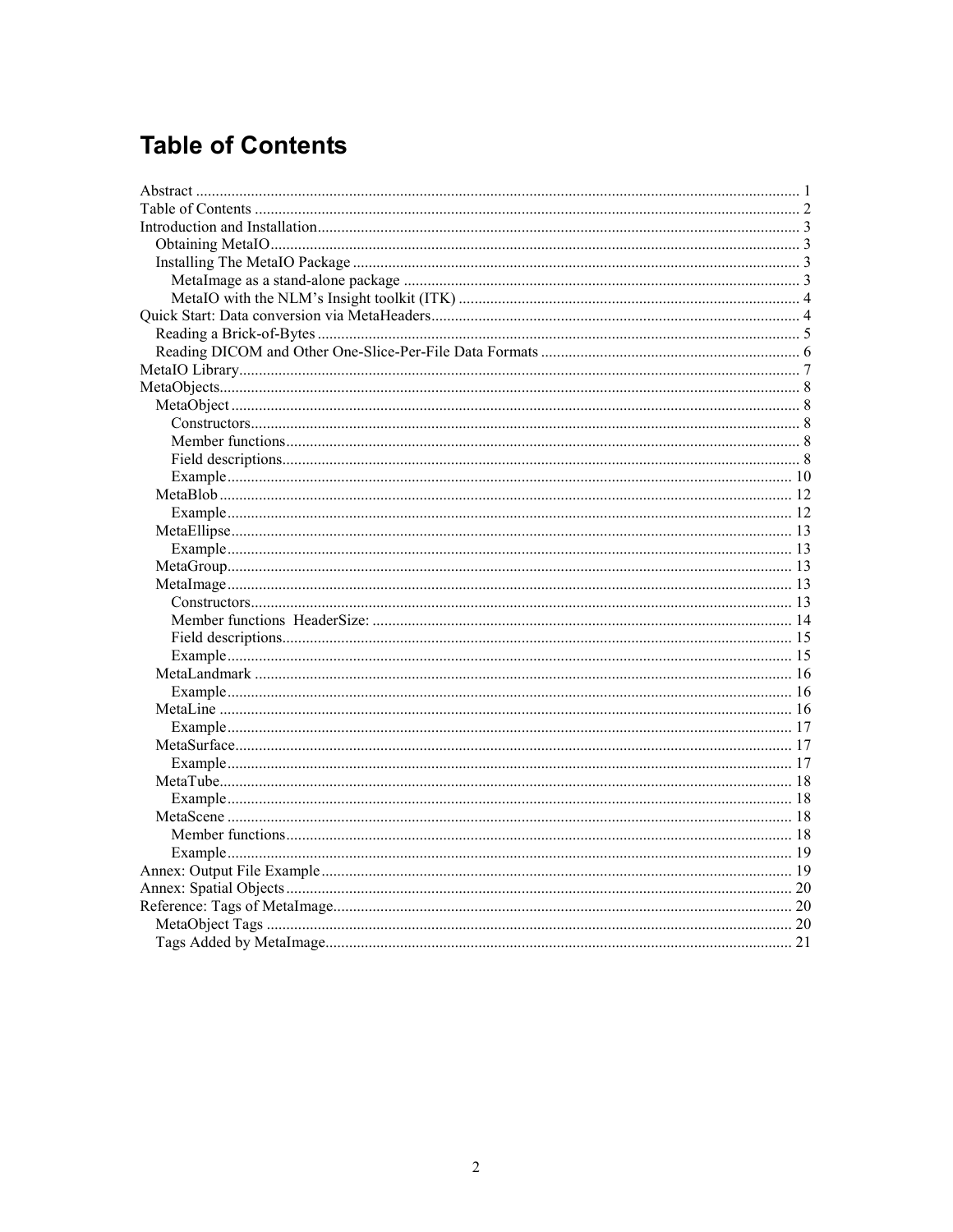## Introduction and Installation

## Obtaining MetaIO

MetaIO is being distributed over the WWW by its developers in the CADDLab at UNC: http://caddlab.rad.unc.edu/technologies#metaObjects

MetaIO is also being distributed with the National Library of Medicine's Insight Tookit (ITK) for medical image segmentation and registration:

http://www.itk.org

## Installing The MetaIO Package

MetaIO is a hierarchy of  $C_{++}$  classes and functions. We have yet to find a modern  $C_{++}$  compiler that does not compile MetaIO. Know compatible compilers include  $G^{++}$  v2.95 and beyond (and probably previous), Microsoft Visual C++ 6.0, Sun's CC on Solaris 2.6 and beyond, Intel compiler and compilers on other workstations including HPs, SGIs, and Alpha systems. Please contact us (Stephen R. Aylward, aylward@unc.edu, Julien Jomier mailto:jomier@unc.eduor via http://caddlab.rad.unc.edu) if you encounter any incompatibilities between our code and your compiler.

The hierarchy of the software in the stand-alone MetaIO package is as follows:

 MetaIO/ doc/ tests/

The top level contains the source files, the header files, and the CMakeLists.txt file that is used by the CMake program to compile MetaIO. This document and the MetaObjects www pages are in the doc directory. A sequence of simple tests is available in the tests directory.

The hierarchy of the software in the ITK distribution is as follows:

 Insight/Code/Utilities/MetaIO/ doc/ tests/ Insight/Code/IO/ Insight/Examples/ MetaImageReadWrite/ MetaImageViewer/ MetaImageColorViewer/ MetaImageImporter/

The files in Insight/Code/Utilities exactly match those in the stand-alone MetaIO package. Routines to wrap metaImage so that it can be accessed via the itkImageIO Object Factory are in /Insight/Codc/IO. The details of the Examples are provided later in this documents.

### MetaImage as a stand-alone package

If you downloaded MetaIO separate from Insight, you must also download and install CMake from www.CMake.org. That www site provide details regarding installing CMake and using it to compile another program. Follow those directions to create the MetaIO library and tests.

A minimal description of the process is presented next.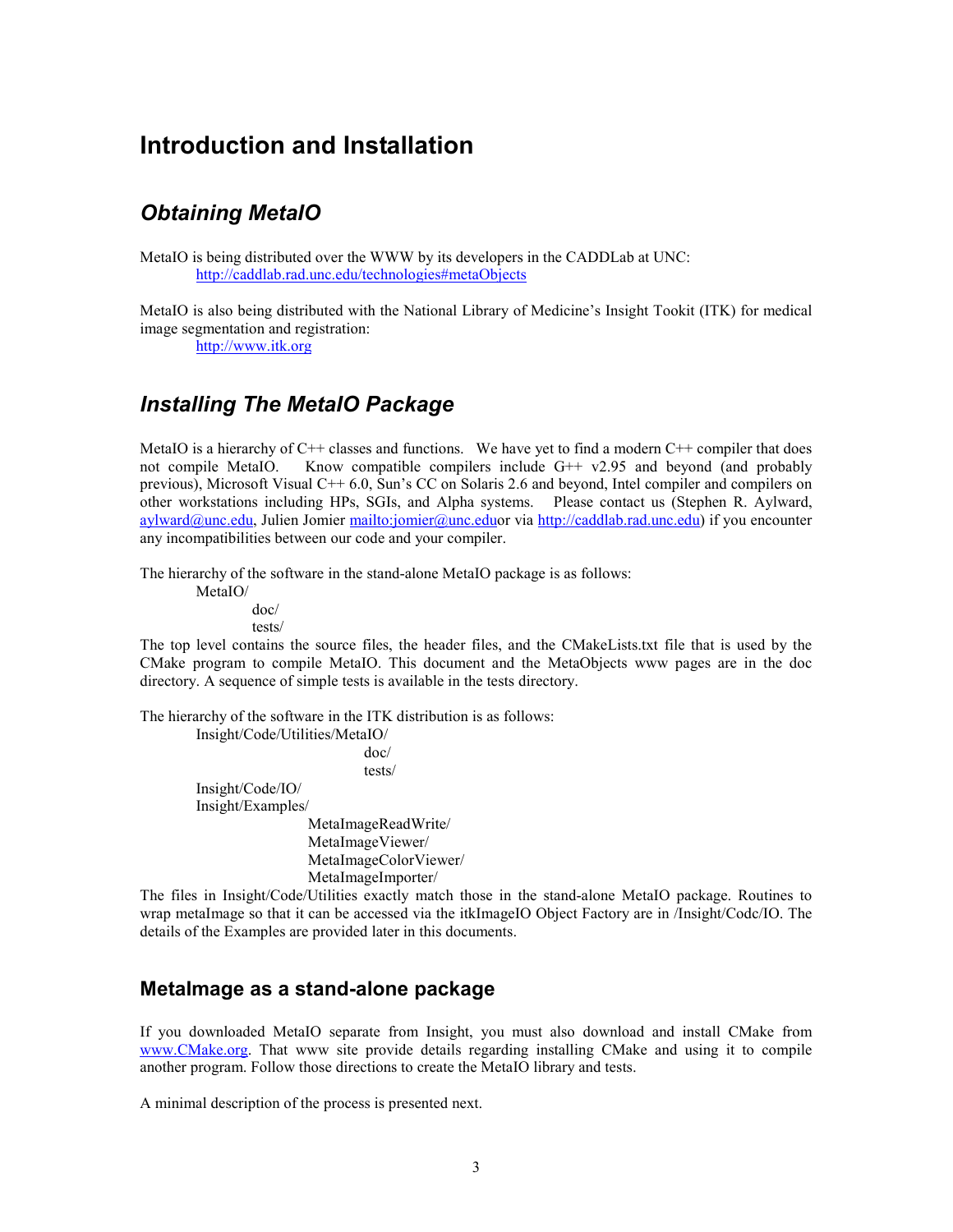- 1) Install CMake
- 2) On Windows:
	- a. Run CMake.exe
	- b. In the source directory field, browse to the top-level of the MetaIO directory
	- c. In the binary directory field, enter the path and name of the source directory, but add "-VC++" to the directory name (this assumes that you are compiling using  $VC++$ , otherwise add an equally descriptive name for the directory to store the binaries in such as "MetaIO-bcc" for Borland).
	- d. Press the "configure" button. It will ask if you want to create the binary directory, press "yes."
	- e. Specify your compiler in the pull-down menu field.
	- f. Press the "configure" button a second time, and then press "okay" to generate the Makefiles for your compiler (e.g., MetaIO.dsw and related files for VC++) in the binary directory.
- 3) On \*nix/Cygwin machines:
	- a. At an appropriate spot, create a directory "MetaIO-g++" or give it an equally descriptive name based on your compiler
	- b. "cd MetaIO-g++"
	- c. Run "ccmake <path to MetaIO source directory>"
	- d. Press "g" to generate the makefiles for your compiler in the binary directory.

To use MetaIO in your stand-alone programs:

- 1) add the MetaIO directory to your include paths,
- 2) add "#include <metaImage.h>" to the top of the your file that performs your image IO,
- 3) add the MetaIO binary directory to your link paths, and
- 4) link with the MetaIO library.

See the files in MetaIO/tests for examples of how to read/write MetaImages and other MetaObjects.

### MetaIO with the NLM's Insight toolkit (ITK)

If you have downloaded and are installing MetaIO as part of the Insight toolkit, follow the standard installation procedure of Insight. This will create the MetaIO library and the ITK specific wrapping, examples and tests. Certain examples, such as the MetaImageViewer, also require FLTK (a cross-platform user interface library available from http://fltk.org). Install FLTK and then ITK to have every MetaIO example built. Numerous other ITK examples also rely on FLTK.

See the file /Insight/Examples/MetaImageReadWrite for a working example on how to develop a program using MetaImage for IO. Work is underway to add access to other MetaObjects (e.g., tubes, spheres, etc.) via ITK's SpatialObjects in /Insight/Code/SpatialObject.

# Quick Start: Data conversion via MetaHeaders

This section assumes that you have some data that you wish to process using an application that reads MetaImages. This section gives examples on how "convert" your data to the MetaImage format.

For uncompressed data (i.e., data stored in a raw format as is often done for DICOM, BMP, and PNG formats), "conversion" to MetaImage is actually just a matter of specifying a MetaImage Headerfile (a "MetaHeader") that describes and points to the file(s) containing your data.

For compressed data (i.e., data stored in JPEG or GIF formats), you must first convert your data to a noncompressed format. Currently, no data compression methods are supported by MetaImage, but adding support for .gz, RLE, and other compression formats is high on our To-Do list. One of the most robust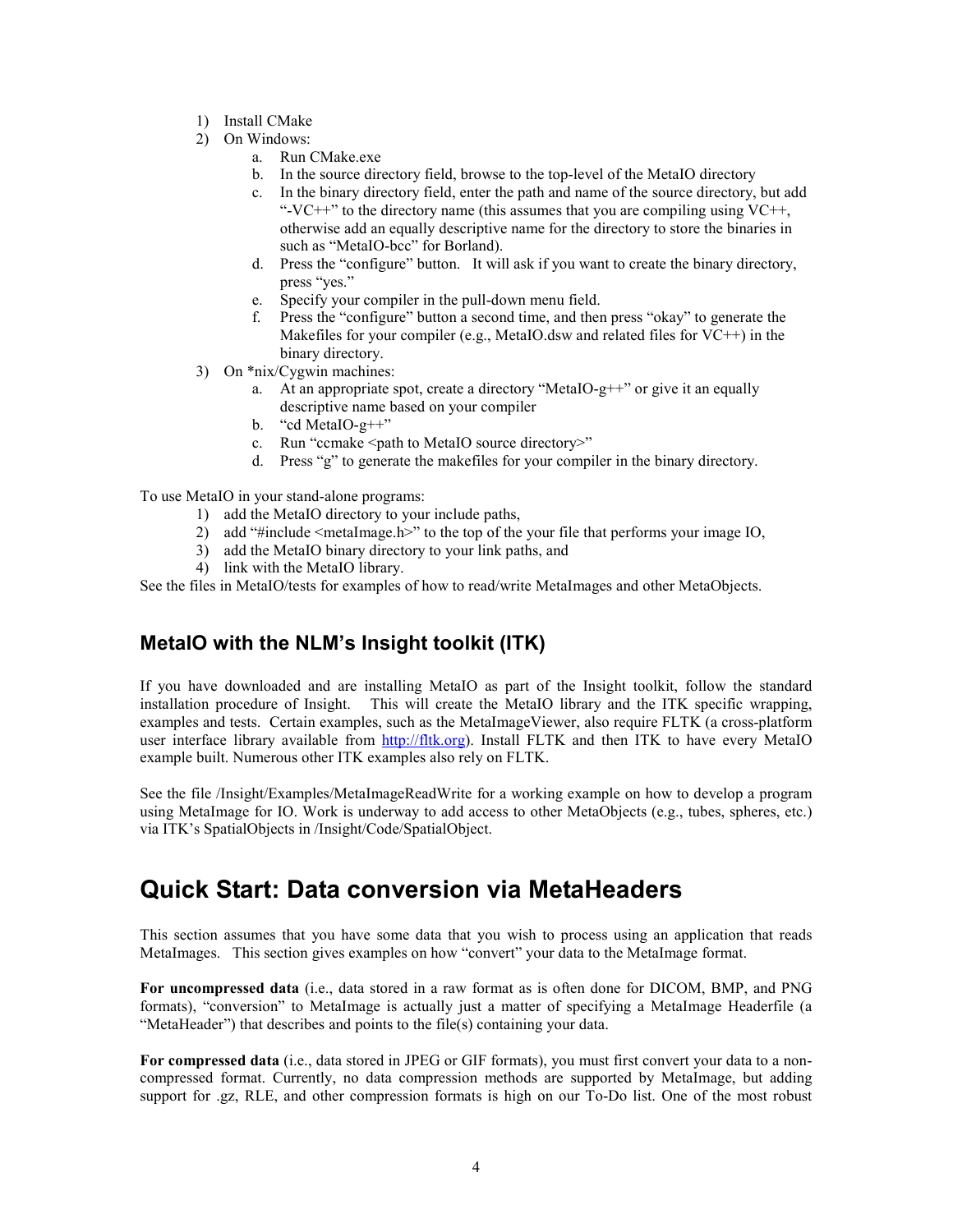image conversion software packages is ImageMagick (http://www.imagemagick.org/; Unix and PC versions available). It has an application called "convert" that handles most of the popular 2D image formats.

IF YOU HAVE INSTALLED METAIO AS PART OF ITK, USE THE PROGRAM Insight/Examples/MetaImageImporter. IT WILL ASK A SERIES OF QUESTIONS AND PRODUCE A METAIMAGE HEADER FOR YOU.

## Reading a Brick-of-Bytes

A "brick of bytes" is a volume of image data stored in a single file possibly with preceding and trailing non-image data.

To correctly load these images, the minimal information that you need to know is:

- 1) Number of dimensions
- 2) Size of each dimension
- 3) Data type
- 4) Name of the data file

For example, let's say the data was 3 dimensional, had  $256 \times 256 \times 64$  voxels, used an unsigned short to represent the value at each voxel, and was stored in the file "image.raw". The resulting MetaHeader (our naming convention would call this file "image.mhd") file would read

```
ObjectType = ImageNDims = 3 DimSize = 256 256 64 
 ElementType = MET_USHORT 
ElementDataFile = image.raw (this tag must be last in a MetaImageHeader)
```
That's it, but this assumes quite a bit about the image data. Specifically, it assumes

- 1) There are not any non-image data bytes (header data) at the beginning of the image data file "image.raw".
- 2) The voxels are cubes the distance spanned by and between a voxel in each coordinate direction is 1 "unit", e.g., 1x1x1mm voxel size and voxel spacing
- 3) The byte-order of the data in image.raw matches the byte ordering native to the machine the application is running on (e.g., PC's use LSB ordering and Suns/Macs use MSB ordering).

If these assumptions are false, the data will not be loaded correctly by the application. To fix these problems….

- 1) To skip the header bytes in the image data file, use HeaderSize = X where X is the number of bytes to skip at the beginning of the file before reading image data. If you know there are no trailing bytes (extra bytes at the end of the file) you can specify  $Headersize = -1$ and MetaImage will automatically calculate the number of extract bytes in the data file, assume they those bytes are at the head of the data file, and automatically skip them before beginning to read the image data.
- 2) To specify the spacing of the voxels, use

```
ElementSpacing = X Y Z
```
where X is the distance between of the centers of the voxels along the x-dimension, Y is the spacing in the y-dimension, and Z is the spacing in the z-dimension. Therefore, to specify a 1x1x3mm voxel spacing, use

ElementSpacing =  $1 \t1 \t3$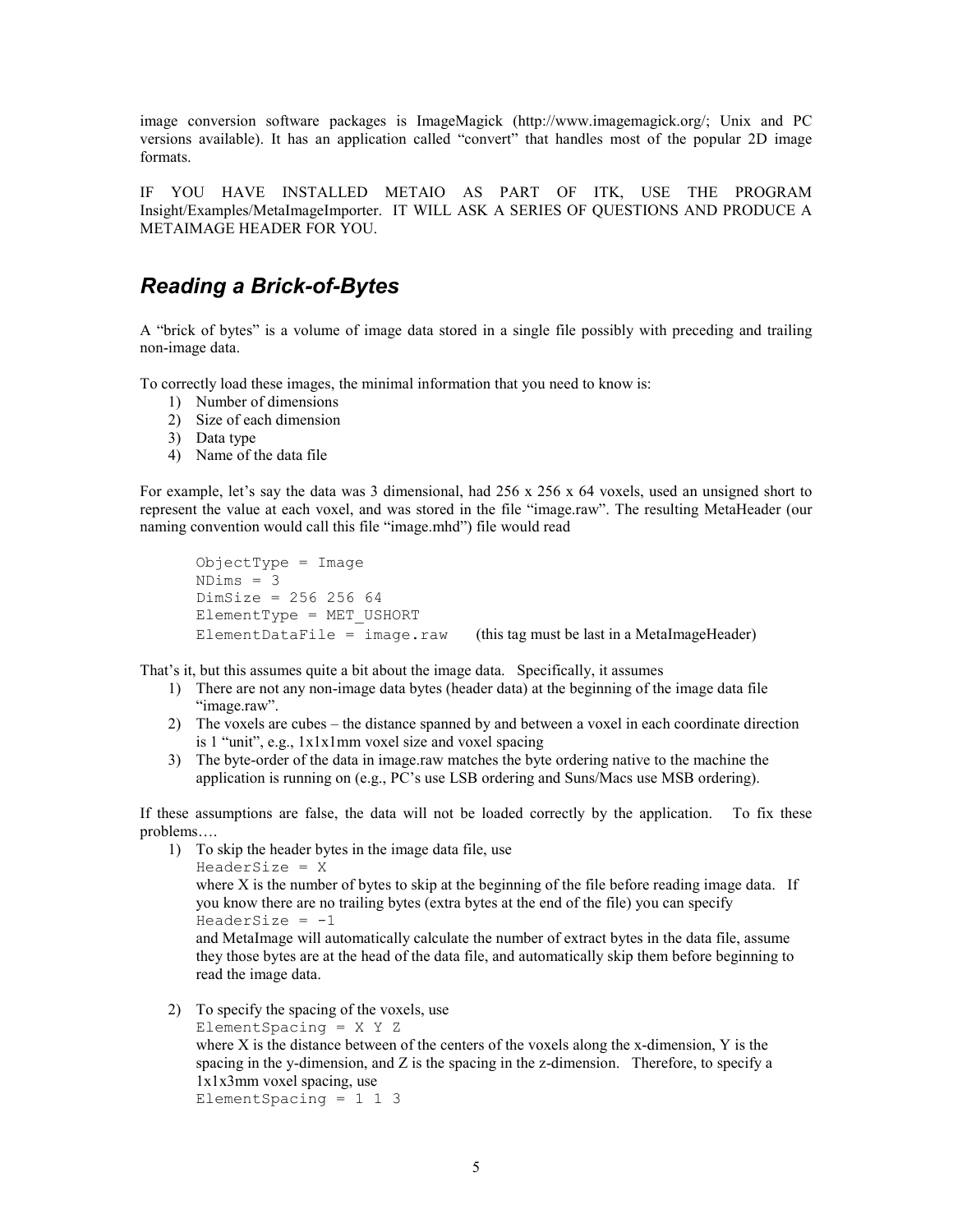NOTE: If ElementSpacing is not specified, it is assumed to be equal to ElementSize. If neither is specified, both are assumed to be 1.

3) To specify a voxel size, use

ElementSize =  $X$   $Y$   $Z$ where X Y Z represent the size in the x, y, and z-dimensions respectively.

NOTE: If ElementSize is not specified, it is assumed to be equal to ElementSpacing. If neither is specified, both are assumed to be 1.

4) To specify a particular byte ordering, use ElementByteOrderMSB = True or ElementByteOrderMSB = False MSB (aka big-endian) ordering is common to SPARC and Motorola processors (e.g., Macintoshes). LSB (aka little-endian) ordering is common to Intel processors (e.g., PC compatibles).

Putting it all together, to "convert" a file containing the image data in a continuous block at the end of the file, specify the header

```
ObjectType = Image
 NDims = 3 
 DimSize = 256 256 64 
 ElementType = MET_USHORT 
HeaderSize = -1ElementSize = 1 \t1 \t3 ElementSpacing = 1 1 1 
 ElementByteOrderMSB = False 
ElementDataFile = image, raw
```
### Reading DICOM and Other One-Slice-Per-File Data Formats

If the data is split to be one slice per file, as is done with DICOM data, only the ElementDataFile tag's option needs to change.

Since the MetaLibrary cannot automatically parse DICOM headers, those headers must be skipped and the user must specify the image dimensions and other essential image information. For DICOM files, the MetaLibrary must automatically calculate the header size of each file (luckily for almost every type of DICOM object in common use, the image data is stored at the end).

To specify which files comprise the volume, they can be specified as an ordered list in the MetaHeader using the ElementDataFile=LIST option. The filenames should be listed at the end of the MetaHeader, after the ElementDataFile option, and the filenames should be separated by whitespace:

```
ObjectType = Image
NDims = 3 DimSize = 512 512 100 
 ElementType = MET_USHORT 
HeaderSize = -1ElementSize = 1 \t1 \t3ElementSpacing = 1 1 1 ElementByteOrderMSB = False 
 ElementDataFile = LIST 
 filenameOfSlice1
```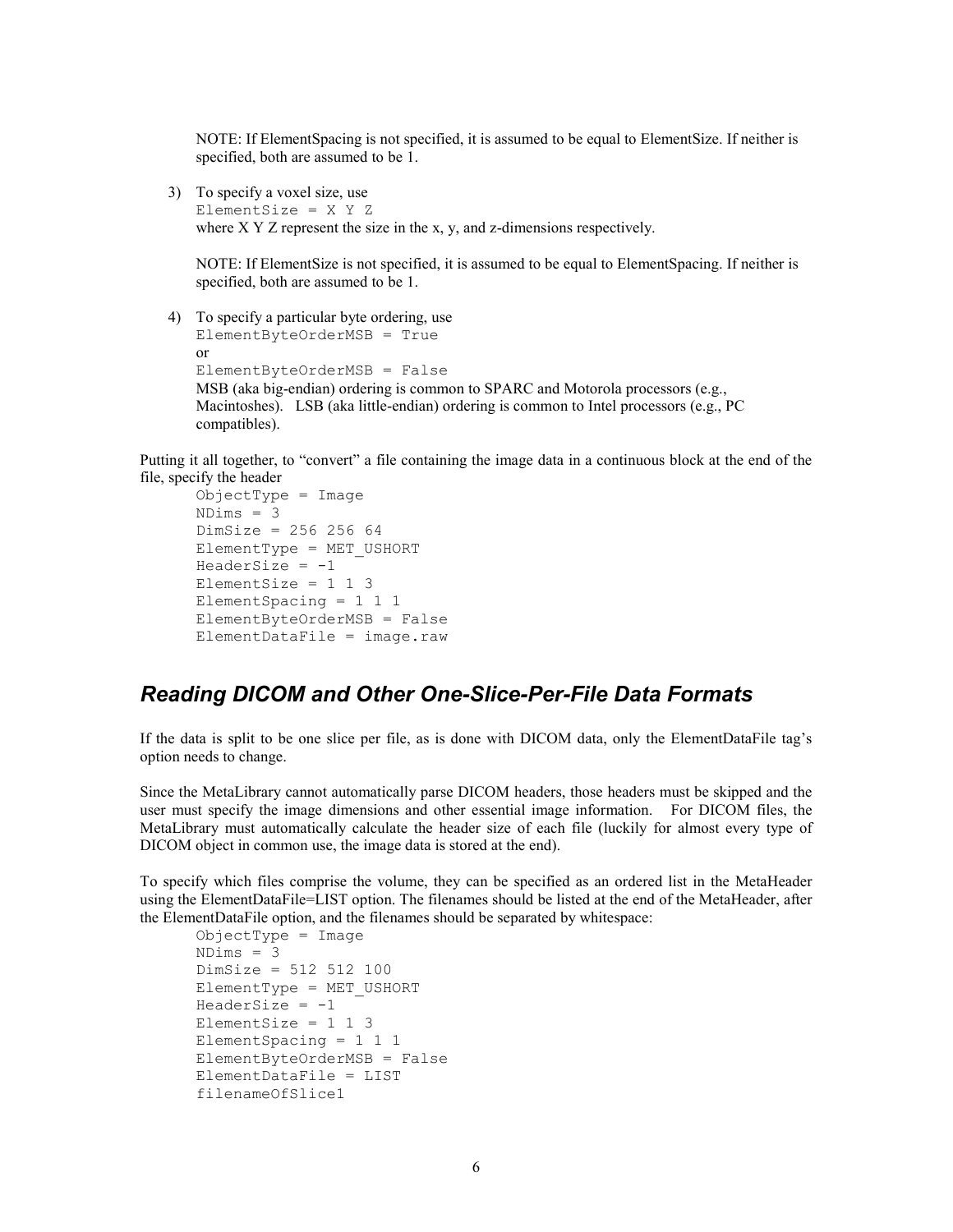```
 filenameOfSlice2 
 filenameOfSlice3 
 filenameOfSlice4
```
.

.

. (one hundred filenames must be specified to specify the 100 slices in the volume)

 The second way of specifying a series of files can be used if the filenames are numerically distinguished. That is, the files names should be able to be specified using a numeric substitution into a cstyle printf-string, for a range of values. In pseudo-code:

```
 for i=numBegin to numEnd step numStep 
      sprintf(sliceName, "baseName.%03d", i);
 end
```
The parameters of this system are numBegin, numEnd, numStep, and the c-style printf string (e.g., "baseName.%03d"). The begin, end, and step parameters appear in order after the c-style printf string:

```
ObjectType = Image
NDims = 3 DimSize = 512 512 100 
 ElementType = MET_USHORT 
HeaderSize = -1ElementSize = 1 \t1 \t3 ElementSpacing = 1 1 1 
 ElementByteOrderMSB = False 
 ElementDataFile = baseName.%03d 1 100 1
```
This MetaImage will cause the files "baseName.001" to "baseName.100" to be read to create a 100-slice volume.

In this case, because of the overlap of the slices, it may be helpful to only consider every-other slice in the volume. Changing the slice spacing and the ElementDataFileNumStep enacts this…

```
ObjectType = Image
NDims = 3 DimSize = 512 512 50 
 ElementType = MET_USHORT 
HeaderSize = -1ElementSize = 1 \t1 \t3 ElementSpacing = 1 1 2 
 ElementByteOrderMSB = False 
 ElementDataFile = baseName.%03d 1 100 2
```
The complete set of MetaImage Tags are given in the Reference section of this document. The next section discusses how to use the MetaImage Library for image reading and writing in your own programs.

## MetaIO Library

The base class of the MetaIO library is the MetaObject class. It defines a base set of tags that are common to all metaObjects such as MetaImages, MetaTubes, etc.

The tags are defined using the protected member functions SetupReadFields and SetupWriteFields. These functions create a list of MetaFieldRecords to define the name, type, interdependence, and necessity of each tag. Helper functions for defining the fields are in MetaUtils.cxx. The types are defined via enums in MetaTypes.h

The derived classes add tags to the list via their own SetupReadFields and SetupWriteFields member functions. The MetaImage subclass also re-implements the Read and Write methods since non tag data (i.e., the pixel values) must also be read. Compare the derived classes for MetaCube and MetaImage.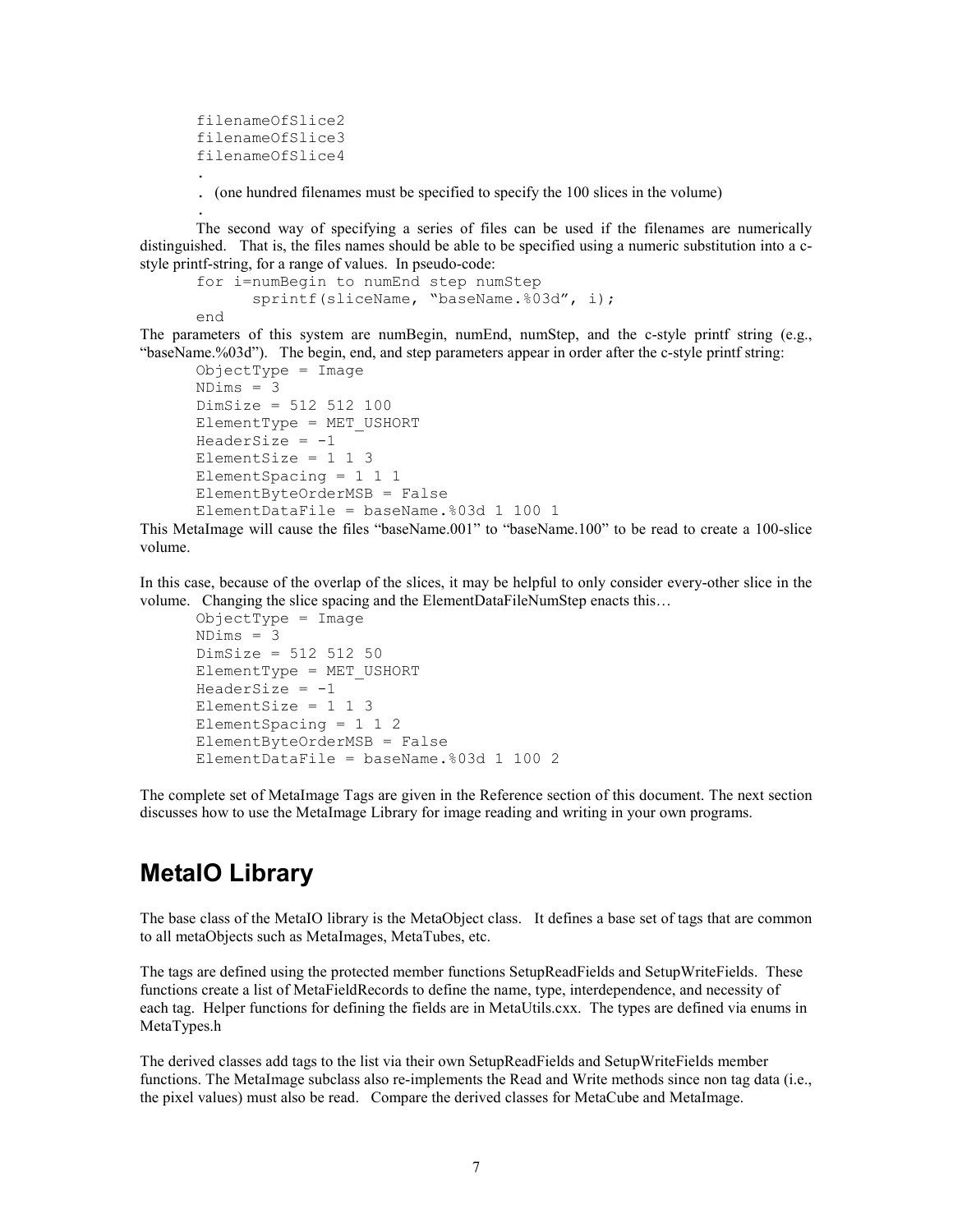## **MetaObjects**

In this section we describe the metaObjects which have been implemented already. If you want to implement other objects, you can easily derive these classes. metaObject is the base class for metaIO. metaScene and metaGroup are also a useful objects that support multiple metaObjects. All these objects are described in details next.

## MetaObject

### **Constructors**

Simple constructor MetaObject(void);

Read a metafile and store the result in the current object MetaObject(const char \* \_fileName);

Define the dimension of the object at construction time. MetaObject(unsigned int dim);

### Member functions

### Specify the filename to read (Optional)

void FileName(const char \* fileName); const char \* FileName(void) const;

### Read a MetaFile bool Read(const char \* \_fileName=NULL);

Write a MetaFile bool Write(const char \* \_fileName=NULL); virtual bool Append(const char \* headName=NULL);

### Print the info about the metaObject

virtual void PrintInfo(void) const;

Clear the information as well as the data of the metObject virtual void Clear(void);

### Field descriptions

#### Name:

void Name(const char \* Name); const char \* Name(void) const;

#### Color:

 const float \* Color(void) const; void Color(float \_r, float \_g, float \_b, float \_a); void Color(const float  $*$  \_color);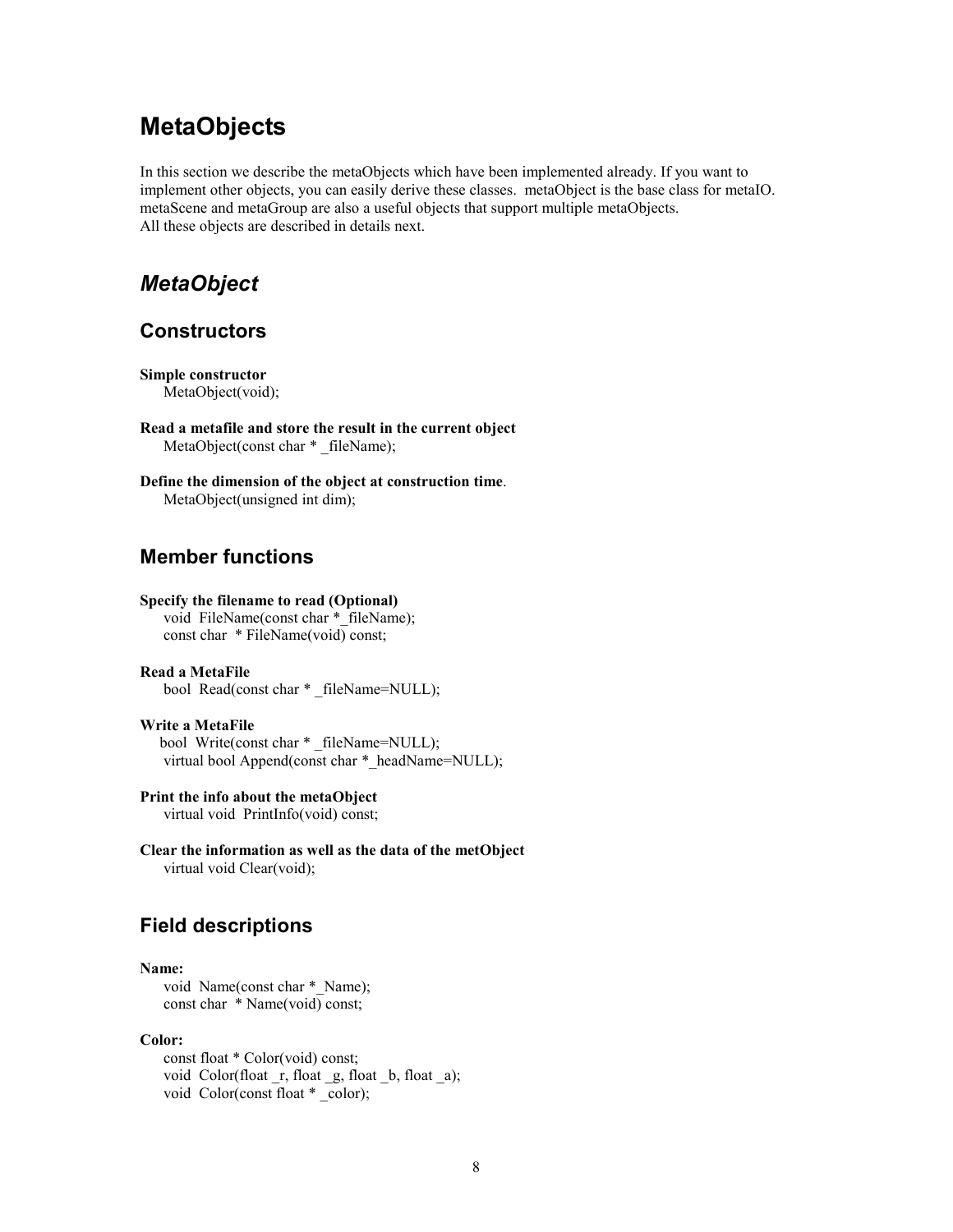#### ID:

ID number of the current metaObject void ID(int id); int ID(void) const;

#### Parent ID:

ID number of the parent metaObject void ParentID(int \_parentId); int ParentID(void) const;

### Binary Data:

Specify if the data is binary or not void BinaryData(bool \_binaryData); bool BinaryData(void) const;

#### Binary Data Byte Order:

 void BinaryDataByteOrderMSB(bool \_binaryDataByteOrderMSB); bool BinaryDataByteOrderMSB(void) const;

#### Comments:

 const char \* Comment(void) const; void Comment(const char \* comment);

### Object Typename and optional subtype (i.e. the type of the object)

 const char \* ObjectTypeName(void) const; void ObjectTypeName(const char \* objectTypeName); const char \* ObjectSubTypeName(void) const; void ObjectSubTypeName(const char \* objectSubTypeName);

### Associated transformations:

Physical location (in millimeters and with respect to machine coordinate system or the patient) of the first element in the image. Physical orientation of the object is defined as an NDims x NDims matrix.

#### Offset:

 const float \* Offset(void) const; float Offset(int \_i) const; void Offset(const float \* \_position); void Offset(int \_i, float \_value);

#### Position:

 const float \* Position(void) const; float Position(int \_i) const; void Position(const float \* \_position); void Position(int i, float value);

### Origin:

 const float \* Origin(void) const; float Origin(int \_i) const; void Origin(const float \* \_position); void Origin(int i, float value);

### Rotation:

const float \* Rotation(void) const;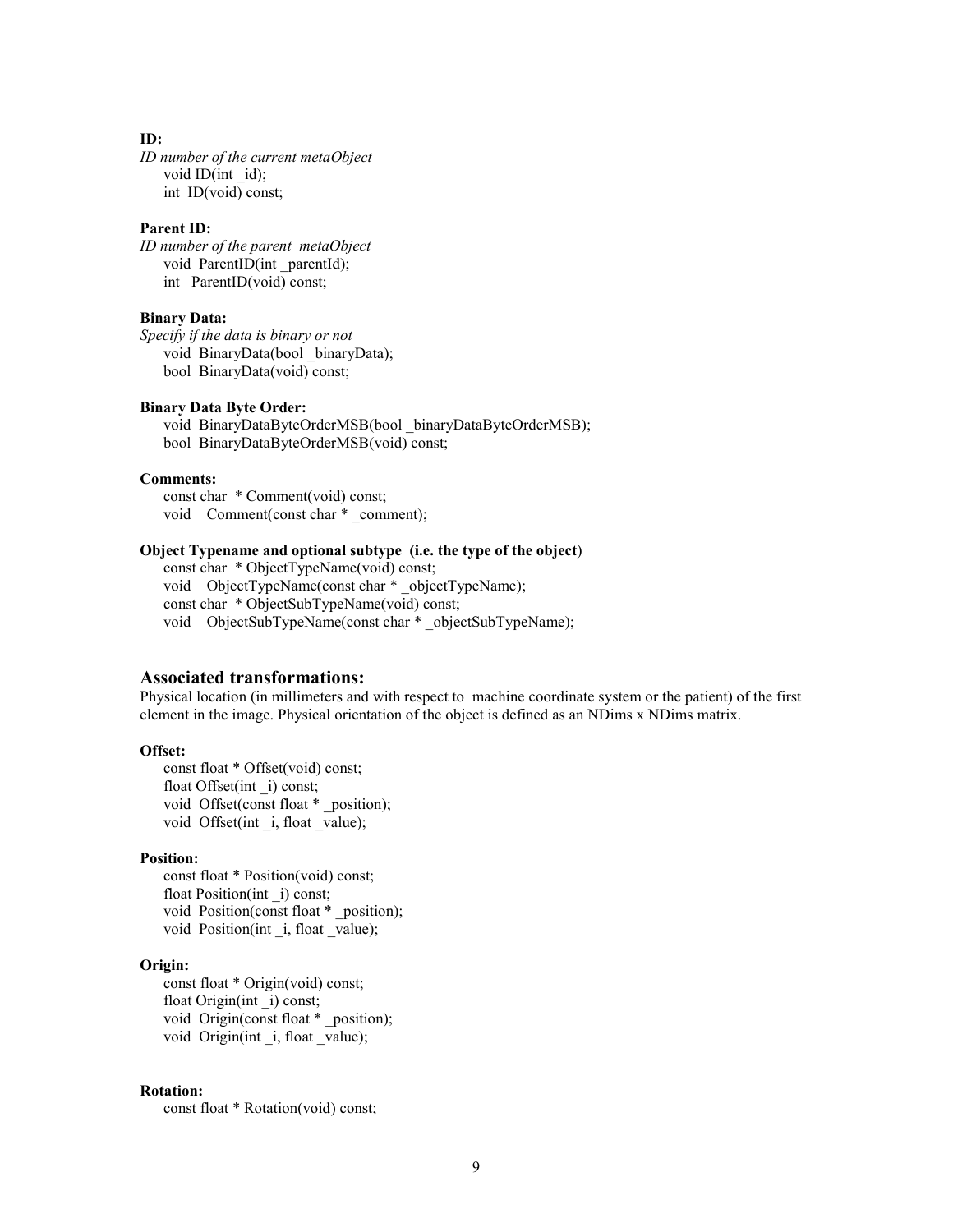float Rotation(int \_i, int \_j) const; void Rotation(const float \* orientation); void Rotation(int \_i, int \_j, float \_value);

#### Orientation:

 const float \* Orientation(void) const; float Orientation(int \_i, int \_j) const; void Orientation(const float \*\_orientation); void Orientation(int \_i, int \_j, float \_value);

### Center of rotation of the object:

 const float \* CenterOfRotation(void) const; float CenterOfRotation(int \_i) const; void CenterOfRotation(const float \* \_position); void CenterOfRotation(int i, float value);

#### Anatomical Orientation:

 const char \* AnatomicalOrientationAcronym(void) const; const MET\_OrientationEnumType \* AnatomicalOrientation(void) const; MET\_OrientationEnumType AnatomicalOrientation(int \_dim) const; void AnatomicalOrientation(const char \* ao); void AnatomicalOrientation(const MET\_OrientationEnumType \*\_ao); void AnatomicalOrientation(int \_dim, MET\_OrientationEnumType \_ao); void AnatomicalOrientation(int dim, char ao);

#### Element Spacing:

Physical Spacing (in same units as position) const float \* ElementSpacing(void) const; float ElementSpacing(int \_i) const; void ElementSpacing(const float \* \_elementSpacing); void ElementSpacing(int i, float value);

### For simplicity, some dynamic functions have been recently added. They allow the user to add fields dynamically.

#### The function AddUserField is defined by:

template <class T> bool AddUserField(const char\* \_fieldName,MET\_ValueEnumType \_type, int \_length,  $T^*$  v, bool required=true, int dependsOn=-1 )

The user may also want to clear the fields created by using ClearUserFields().

void\* GetUserField(const char\* \_name);

Note: When using GetUserField() function, the user is responsible for the deletion of the pointer created. See the following example for details.

### Example

/\*\* We create a simple 3D metaObject with some properties \*/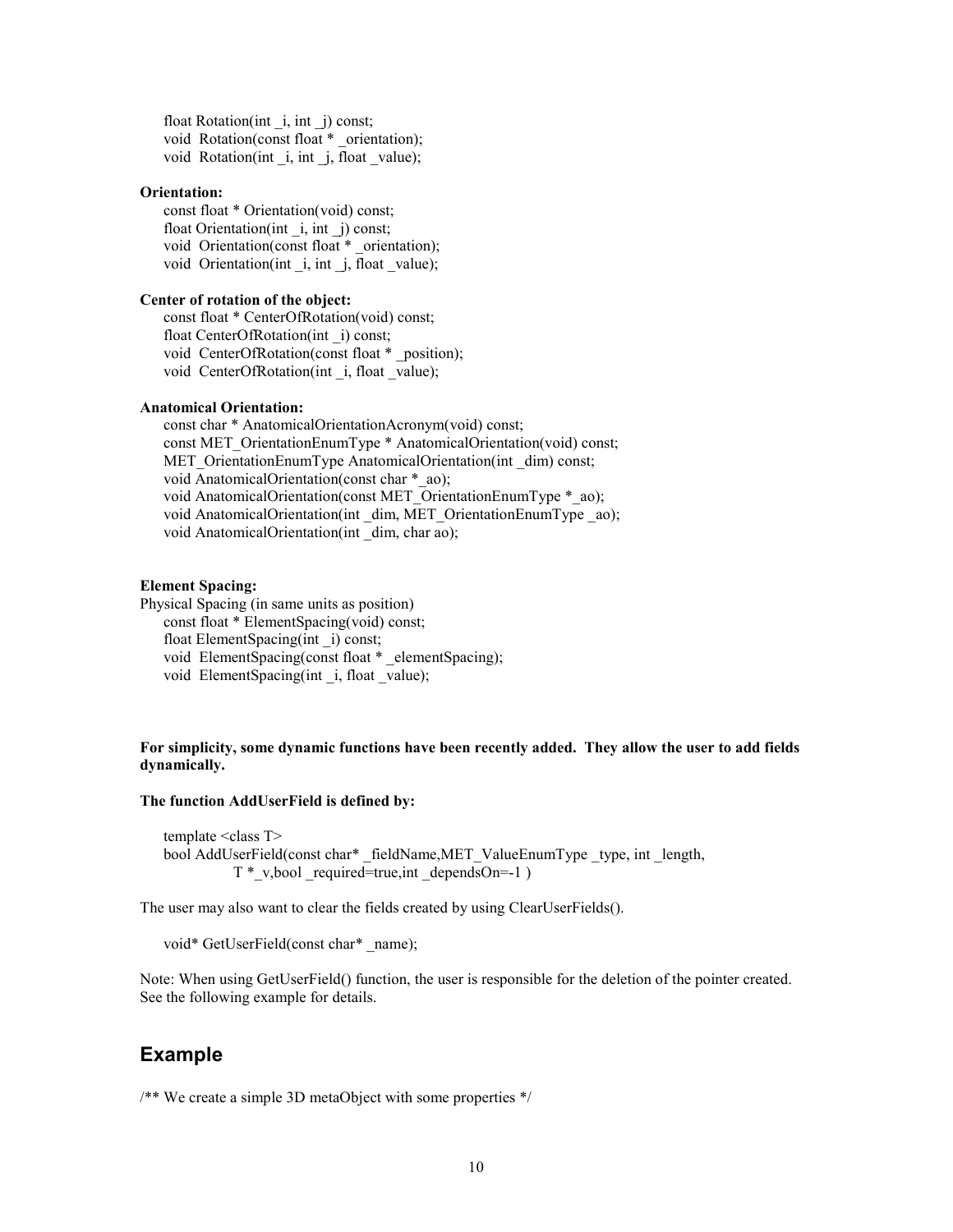MetaObject tObj(3); // Create a 3D metaObject tObj.FileName("testObject.txt"); // Define the name of the file tObj.Comment("TestObject"); // Add some comments tObj.ObjectTypeName("Object"); // Define the type of the object tObj.ObjectSubTypeName("MinorObject"); // and the subtype as well

/\*\* We now define the position and the orientation as well as the spacing of the created object \*/

// The position part tObj.Position(0, 1); tObj.Position(1, 2); tObj.Position(2, 3); // The orientation part float orient[9]; int i; for( $i=0$ ;  $i<9$ ;  $i++$ )  $\{$ orient[i] =  $0$ ; } orient $[0] = 1$ ; orient $\overline{[5]} = 1$ ; orient $[7] = 1$ ; tObj.Orientation(orient); // The element spacing part tObj.ElementSpacing(0, 1); tObj.ElementSpacing(1, 2); tObj.ElementSpacing(2, 1); /\*\* Add user's defined fields \*/ tObj.AddUserField("MyName", MET\_STRING, strlen("JulienAndStephen"), "JulienAndStephen"); /\*\* Write the object \*/ tObj.Write(); /\*\* Clear completely the object \*/ tObj.Clear(); tObj.ClearUserFields(); /\*\* Specify that we want to read the field 'MyName' \*/ tObj.AddUserField("MyName", MET\_STRING); /\*\* Read the object \*/ tObj.Read("testObject.txt"); /\*\* Print the object \*/ tObj.PrintInfo(); /\*\* Get the name in the file \*/ char\* name = static\_cast<char\*>(tObj.GetUserField("MyName")); std::cout << name << std::endl; /\*\* delete the allocated pointer \*/

delete [] name;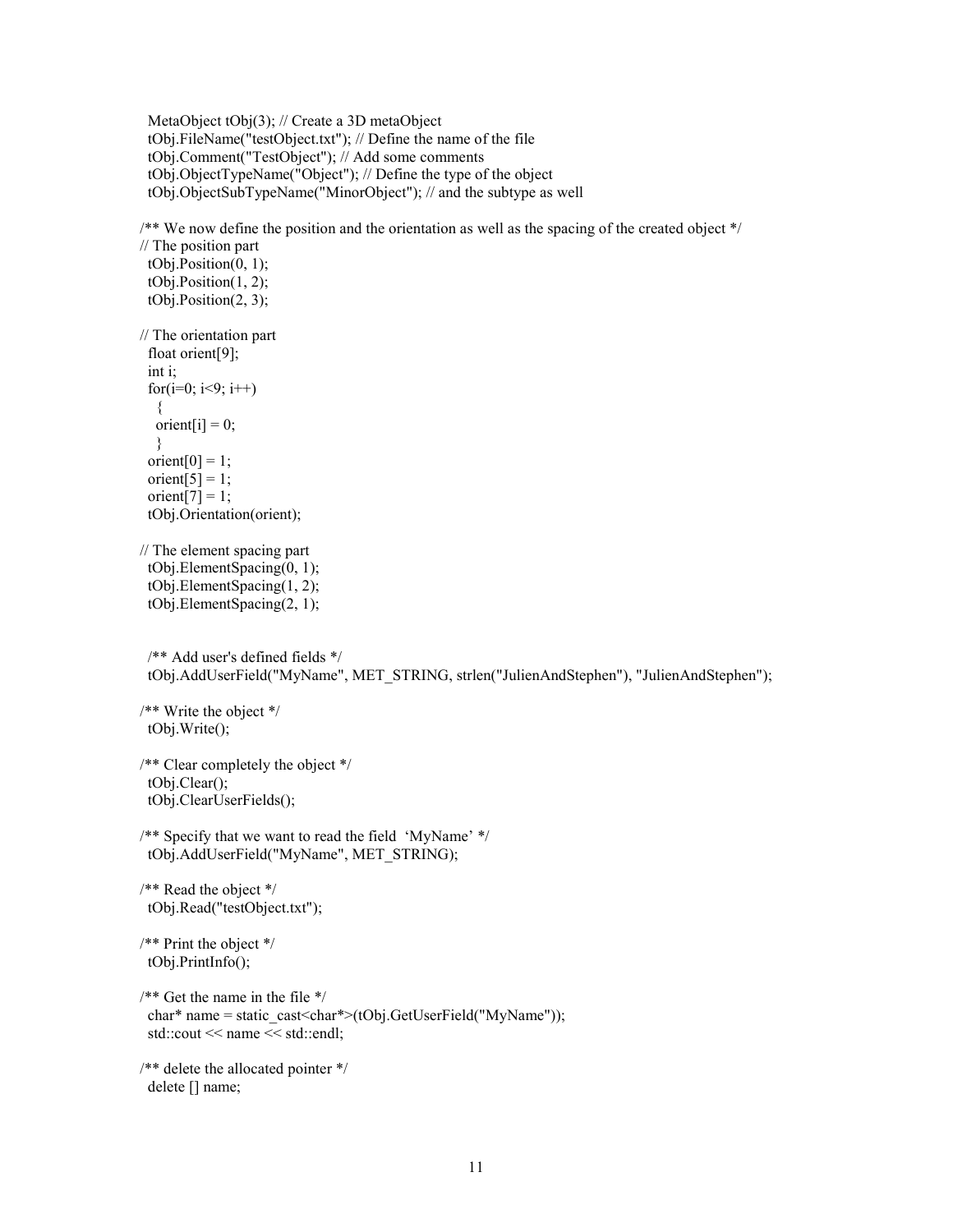All of the following objects derive from metaObject.

### MetaBlob

A blob is defined by a list of points that describe the object. The points can be inside the object (if obtained by connected-component for instance) or only on the surface. Note that a color (RGBA) can be associated which each point.

The required fields are:

The number of points defining the object: NPoints(int npnt);

How the position of the points is stored in the file. By default the configuration is x y z red green blue alpha PointDim(const char\* pointDim);

To access the internal list of points user should use the GetPoints() function which returns the internal list by reference. Note that the list is a list of pointers to point and is deleted automatically by the object itself so the user does not need to free the allocated memory.

### Example

```
/** Create a 3D blob */ 
 MetaBlob blob(3);
 blob.ID(0); // define the ID of the blob
/** Add 10 points to the blob */ BlobPnt* pnt; 
  unsigned int i; 
 for(i=0; i<10; i++) { 
  pnt = new BlobPnt(3);
  pnt->m_X[0]=(float)0.2;
  pnt\geq m_X[1]=i;pnt->m X[2]=i;
  blob.GetPoints().push back(pnt); // push the created point into the list of points
  } 
/** Write the blob in binary format */ 
  blob.BinaryData(true); 
  blob.ElementType(MET_FLOAT); 
  blob.Write("myBlob.meta"); 
/** Read the file */
```

```
 blob.Read("myBlob.meta"); 
 blob.PrintInfo();
```

```
/** Access the list of points */ 
  std::cout << "Accessing pointlist..." << std::endl;
```

```
MetaBlob::PointListType plist = blob.GetPoints();
MetaBlob::PointListType::const_iterator it = plist.begin();
```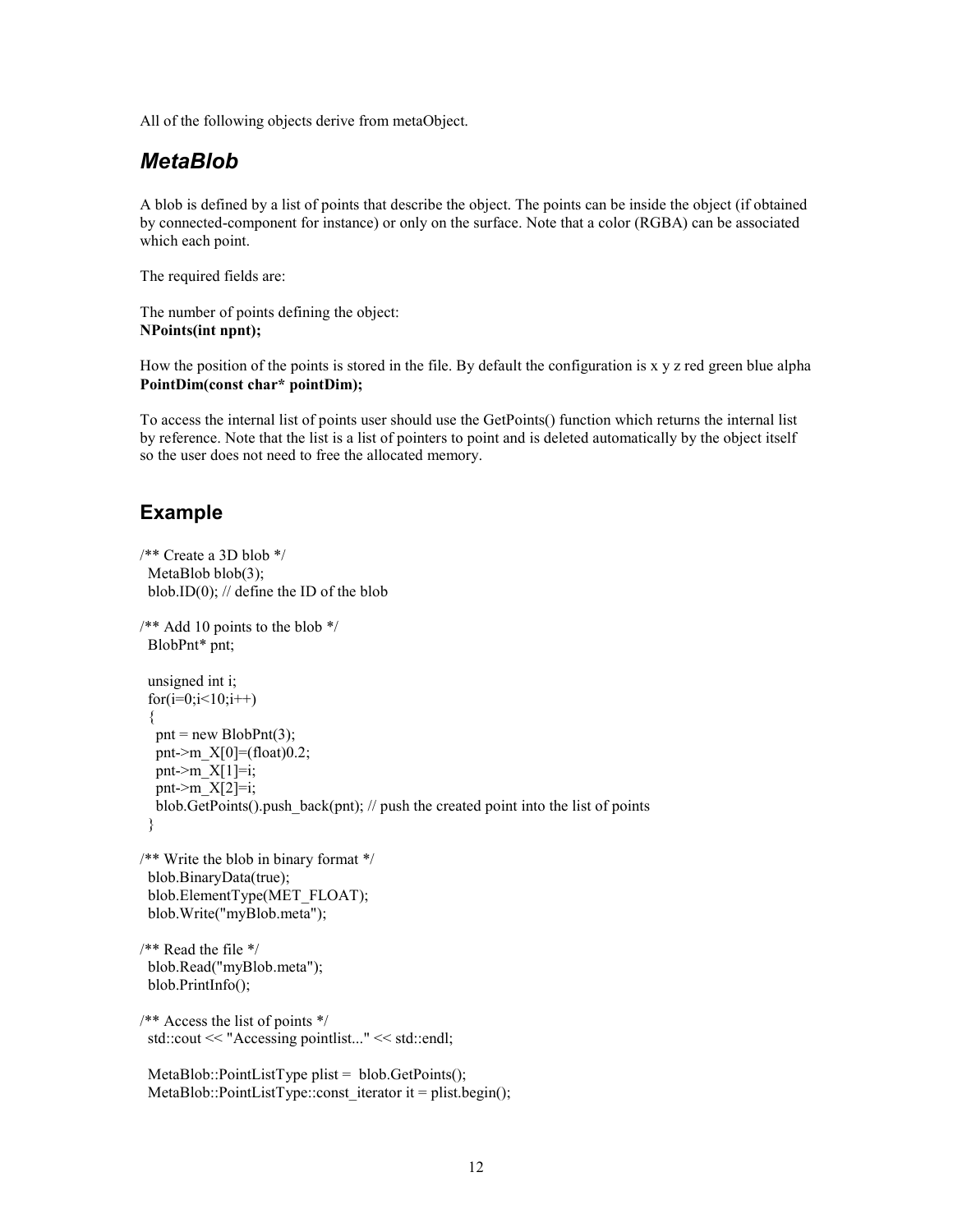```
while(it != plist.end())
 { 
 for(unsigned int d = 0; d < 3; d++)
 \{std::cout << (*it)->m_X[d] << " ";
  } 
  std::cout << std::endl; 
 it++; }
```
## **MetaEllipse**

MetaEllipse is an N-Dimensional object to define ellipsoids like circles, spheres or even hyper-ellipsoids. The only field you need to provide is the Radius.

There are several ways to input the radius:

a) As an array of floats: void Radius(const float\* radius);

- b) As a single value which means that we are defining an hyper-sphere: void Radius(float radius);
- c) A convenient way to define a 2D ellipse: void Radius(float r1,float r2);
- d) A convenient way to define a 3D ellipse: void Radius(float r1,float r2, float r3);

### Example

/\*\* Create a sphere \*/ MetaEllipse myEllipse (3); myEllipse ->Radius(3); // radius of 3

### **MetaGroup**

MetaGroup does not have added functionalities compared to metaObject. It allows to group object in a metafile.

### MetaImage

### **Constructors**

Simple constructor by specifying the filename MetaImage(const char \*\_headerName);

Constructor by shared memory MetaImage(MetaImage \*\_im);

### Other constructors

 MetaImage(int \_nDims, const int  $\overline{ }$  dimSize, const float \*\_elementSpacing, MET\_ValueEnumType elementType,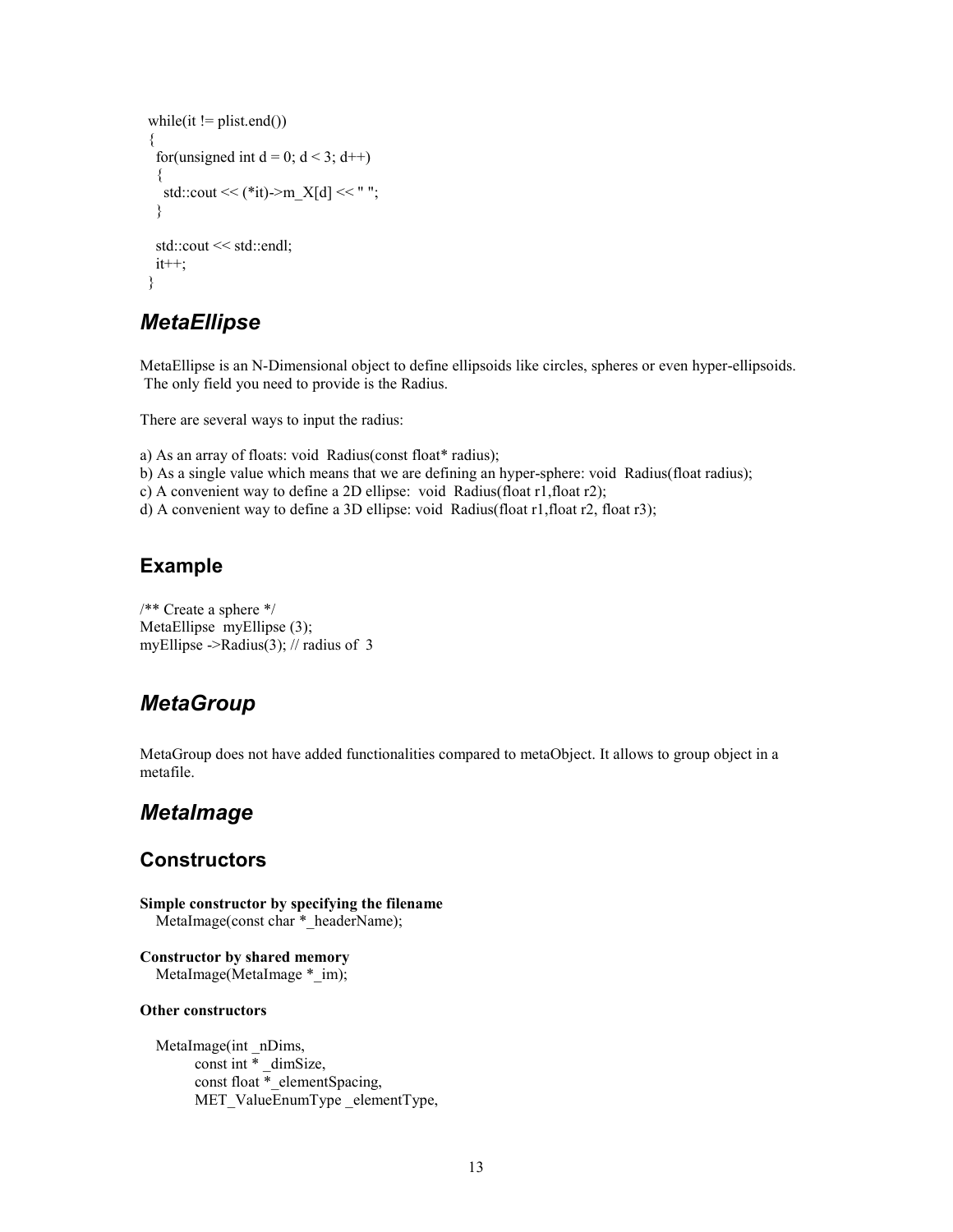int elementNumberOfChannels=1, void \* elementData=NULL);

MetaImage(int x, int y, float elementSpacingX, float \_elementSpacingY, MET\_ValueEnumType elementType, int elementNumberOfChannels=1, void \*\_elementData=NULL);

 MetaImage(int \_x, int \_y, int \_z, float elementSpacingX, float elementSpacingY, float \_elementSpacingZ, MET\_ValueEnumType \_elementType, int elementNumberOfChannels=1, void \* elementData=NULL);

### Member functions

### HeaderSize:

Return the size of the header. int HeaderSize(void) const;

#### Quantity:

Total number of elements in the image. int Quantity(void) const;

#### SubQuantity:

 Number of elements in image spanning sub-dimensions. E.g., elements per line, 2D sub-image, 3D subvolume.

 const int \* SubQuantity(void) const; int SubQuantity(int \_i) const;

#### ElementMin/Max:

The default max returned is the largest allowed by ElemNBytes (12 bit uint16 t will give 4096 max). This may not represent the true max. Use  $reCalc = true$  to force a calcuation of the actual max element value. bool ElementMinMaxValid(void) const;

void ElementMinMaxValid(bool \_elementMinMaxValid);

void ElementMinMaxRecalc(void);

double ElementMin(void) const;

void ElementMin(double \_elementMin);

double ElementMax(void) const;

void ElementMax(double \_elementMax);

#### ElementByteOrderSwap:

These functions are available only after ReadImageData() or if read and close=TRUE when read void ElementByteOrderSwap(void); bool ElementByteOrderFix(void);

### ConverTo:

 Converts to a new data type. Rescales using Min and Max. bool ConvertElementDataTo(MET\_ValueEnumType elementType=MET\_UCHAR, double  $\text{toMin=0}$ , double  $\text{toMax=0}$ ;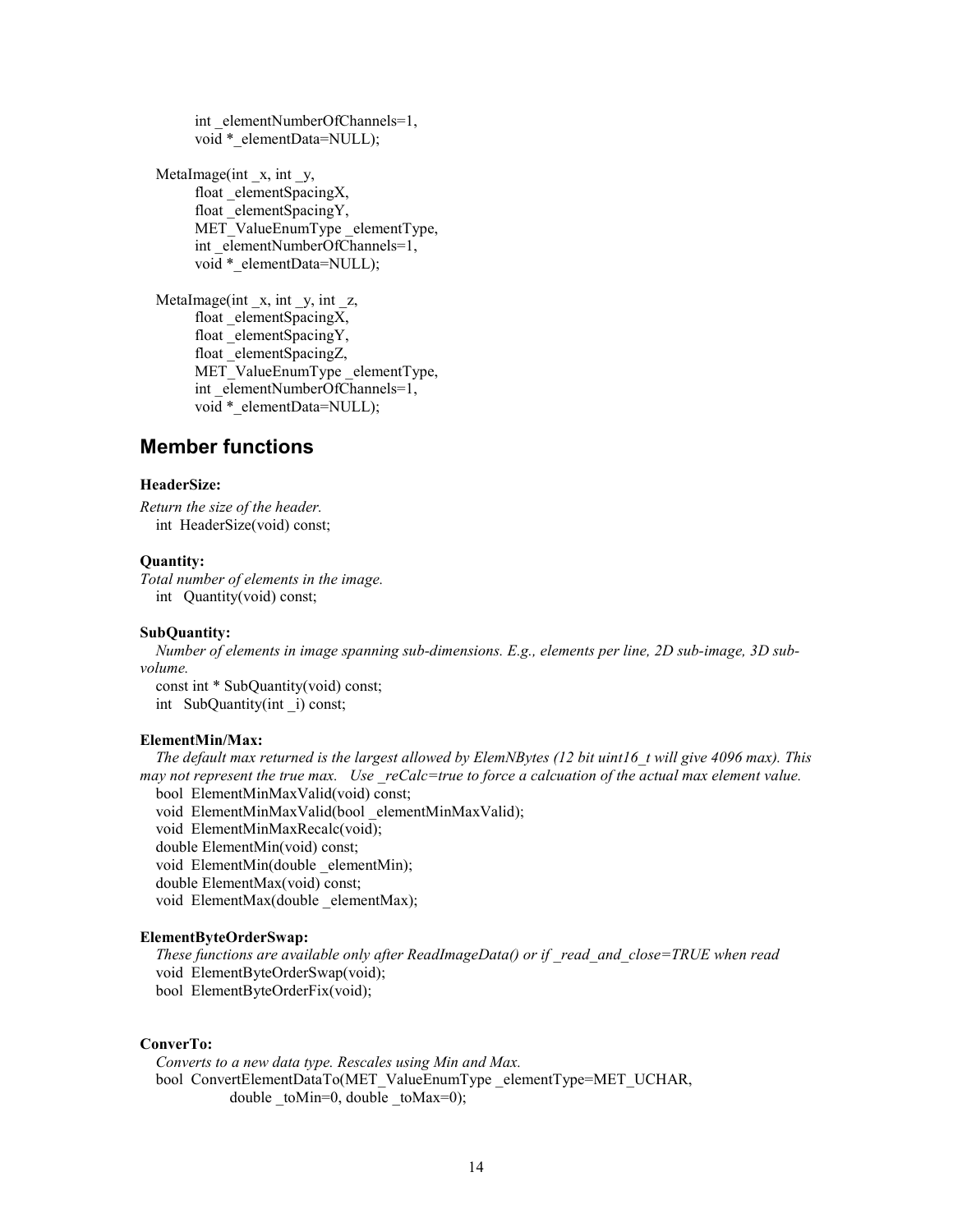### Field descriptions

#### Modality:

Specify the modality of the image MET\_ImageModalityEnumType\_Modality(void) const; void Modality(MET\_ImageModalityEnumType \_modality);

#### Dimension size:

Specify the size of the image in each dimension void DimSize(const int \* dimSize); void DimSize(int i, int value);

#### SequenceID:

 DICOM designation of this image relative to other images acquired at the same time const float \* SequenceID(void) const; float SequenceID(int \_i) const; void SequenceID(const float \* sequenceID); void SequenceID(int i, float value);

### ElementSize:

Optional Field. Physical size (in MM) of each element in the image  $(0 = xSize, 1 = ySize, 2 = zSize)$  const float \* ElementSize(void) const; float ElementSize(int i) const; void ElementSize(const float \* \_pointSize); void ElementSize(int \_i, float \_value);

### ElementType:

 Pixel type MET\_ValueEnumType ElementType(void) const; void ElementType(MET\_ValueEnumType \_elementType);

#### ElementNumberOfChannels:

 Number of channels int ElementNumberOfChannels(void) const; void ElementNumberOfChannels(int elementNumberOfChannels);

#### ElementData:

Returns a pointer to the data. void \* ElementData(void); double ElementData(int \_i) const; void ElementData(void \* data); bool ElementData(int i, double v);

#### ElementDataFileName:

Set/Get the filename const char \* ElementDataFileName(void) const; void ElementDataFileName(const char \* dataFileName);

### Example

```
ObjectType = Image 
NDims = 2BinaryData = True
```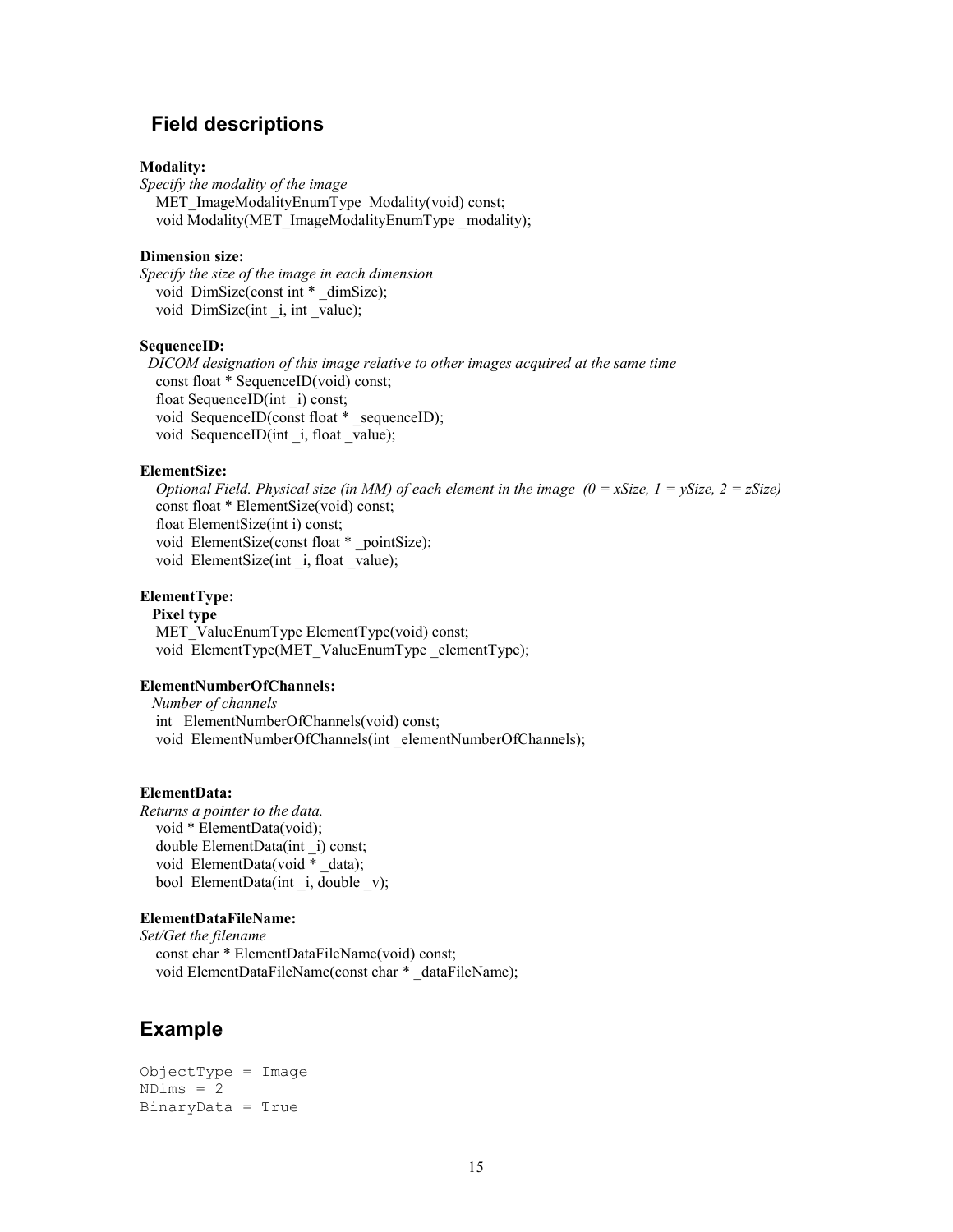```
BinaryDataByteOrderMSB = False 
ElementSpacing = 1 2 
DimSize = 8 8 
ElementType = MET_CHAR 
ElementDataFile = LOCAL 
[Pixel Data]
```
### MetaLandmark

MetaLandmark is a simple list of landmarks.

The number of landmarks defining the object is set using the function NPoints(int npnt);

How the position of the points is stored in the file. By default the configuration is  $x \, y \, z$  red green blue alpha PointDim(const char\* pointDim);

To access the internal list of points user should use the GetPoints() function which returns the internal list by reference. Note that the list is a list of pointers to point and is deleted automatically by the object itself so the user does not need to free the allocated memory.

### Example

```
/** Create a 3D Landmark */ 
  MetaLandmark Landmark(3); 
 Landmark.ID(0);
  LandmarkPnt* pnt; 
/** Add some landmarks to the list of landmark points*/ 
 for(unsigned int i=0; i<10; i++) { 
  pnt = new LandmarkPnt(3);pnt->m X[0] = (float)0.2;pnt->m_X[1]=i;pnt->m_X[2]=i;
  Landmark.GetPoints().push_back(pnt);
  }
```
### **MetaLine**

A metaLine is actually a polyline defined by a list of connected points. A point on the line has a given position, a normal and a color.

To set the position the local variable  $m$  X should be filled in the point structure. The variable  $m$  V which is a double pointer to a float is used to assess the normal. The normal has the dimension of the object minus one since a metaLine in a 3D space will have two normals (a plane).

Note that the user does not need to allocate the memory for those variables, this is done automatically in the constructor of the point.

To access the internal list of points user should use the GetPoints() function which returns the internal list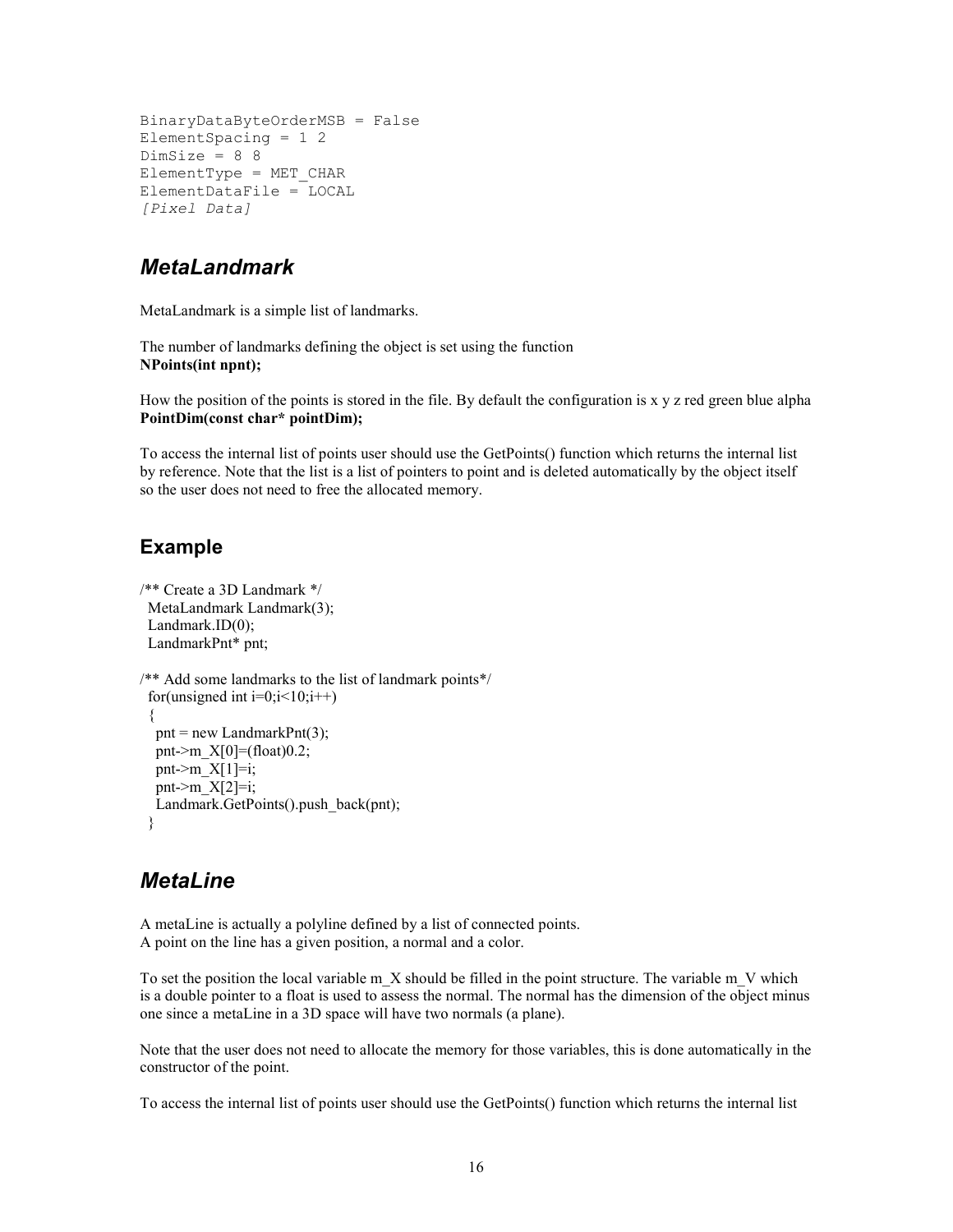by reference. Note that the list is a list of pointers to point and is deleted automatically by the object itself so the user does not need to free the allocated memory.

### Example

```
/** Create a 3D MetaLine */ 
 MetaLine Line(3);
  LinePnt* pnt; 
 for(unsigned int i=0; i<10; i++) { 
  pnt = new LinePnt(3);
/** Define the position */ 
  pnt->m X[0] = (float)0.2;pnt->m X[1]=i;
  pnt->m_X[2]=i;
/** Define the normals */ 
  pnt->m V[0][0]=(float)0.3;
  pnt->m V[0][1]=i;pnt->m V[0][2]=i; pnt->m_V[1][0]=(float)0.4; 
  pnt->m V[1][1]=i+1;pnt->m V[1][2]=i+1; Line->GetPoints().push_back(pnt); 
  }
```

```
/** Write the result */ 
  Line.BinaryData(true); 
  Line.Write("myLine.meta");
```
## **MetaSurface**

The definition of a metaSurface is quite similar to the metaLine's, except for the normal which is only a NDim vector (i.e. an array of floats) where NDim is the dimension of the metaObject.

To access the internal list of points user should use the GetPoints() function which returns the internal list by reference. Note that the list is a list of pointers to point and is deleted automatically by the object itself so the user does not need to free the allocated memory.

### Example

```
MetaSurface surface(3);
  SurfacePnt* pnt; 
 for(unsigned int i=0; i<10; i++) { 
  pnt = new SurfacePnt(3);
/** Position */ 
  pnt->m X[0] = (float)0.2;pnt->m_X[1]=i;
  pnt->m X[2]=i;
```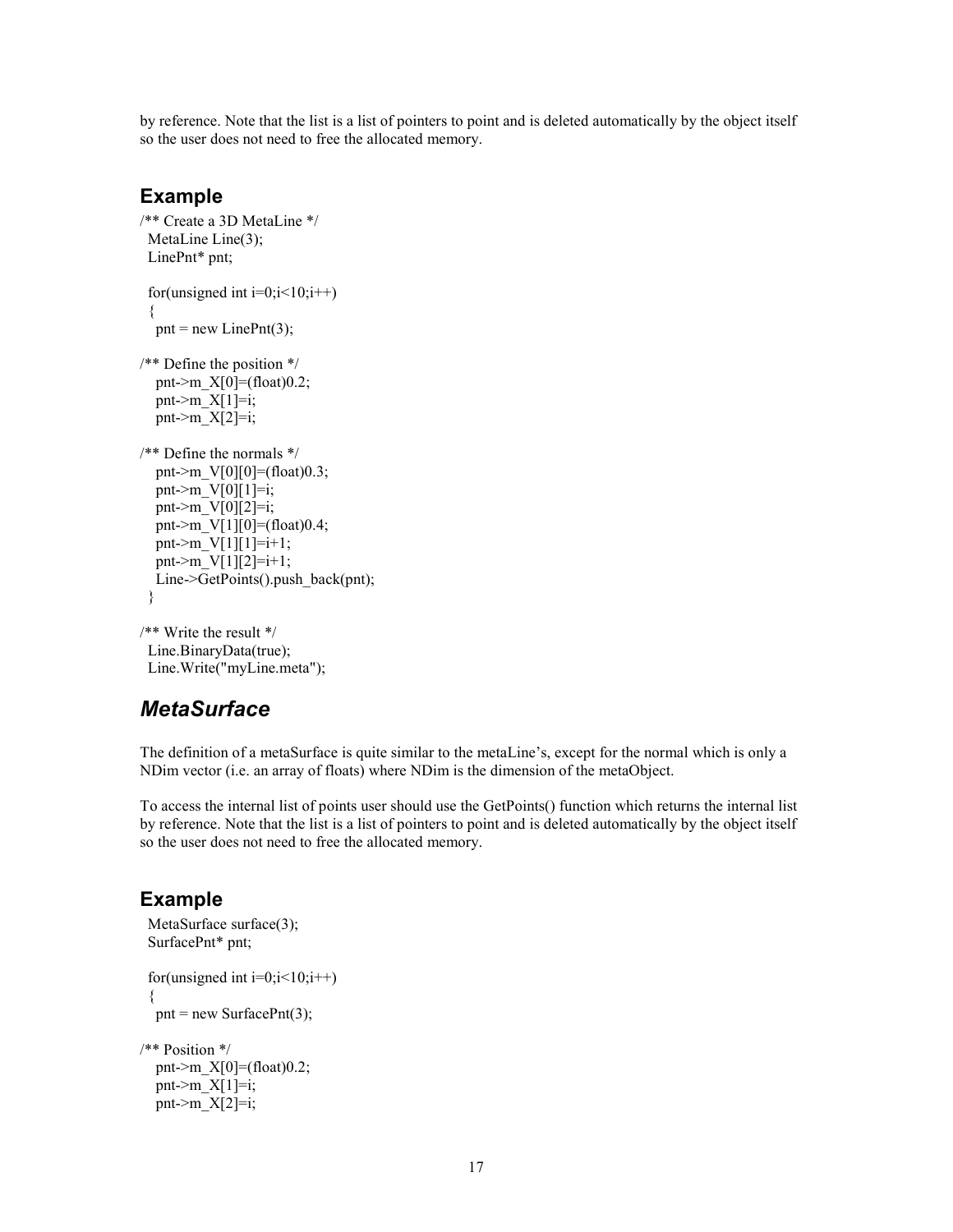```
/* Normal */ 
  pnt->m_V[0]=(float)0.8;
  pnt->m V[1]=i;
  pnt->m V[2]=i;
   surface->GetPoints().push_back(pnt); 
  }
```
### MetaTube

A metaTube is a tubular structure defined by a list of connected points (like a metaLine) but more fields have been added for a complete representation, especially the one of blood vessels. To specify a point that belongs to the tube, the user can define: the position, the radius at that point, the normal(s), the tangent, the color, the Identification number, the medialness, the branchness, the ridgeness, and three alpha values that represents the ratio of the eigen values at that points.

Note that metaTube supports only 2D and 3D tubes.

Also for a metaTube, the ID of the root can be specified by the command Root(int rootID) and the ID of the parent point can also be assessed using ParentPoint(int parentpoint).

To access the internal list of points user should use the GetPoints() function which returns the internal list by reference. Note that the list is a list of pointers to point and is deleted automatically by the object itself so the user does not need to free the allocated memory.

### Example

```
/** Create a 3D tube*/ 
 MetaTube* tube1 = new MetaTube(3);
 tube1\rightarrowID(0);
/** Add 10 points to the list of tubePoints */ 
  TubePnt* pnt; 
 for(unsigned int i=0; i<10; i++)\mathbf{f}pnt = new TubePnt(3);pnt->m X[0]=i; // position
  pnt->m X[1]=i;pnt->m_X[2]=i;
   pnt->m_R=i; // radius 
   tube1->GetPoints().push_back(pnt); 
  }
```
## **MetaScene**

A metaScene is a metaObject that contains a flat list of metaObjects.

### Member functions

Add an object to the scene: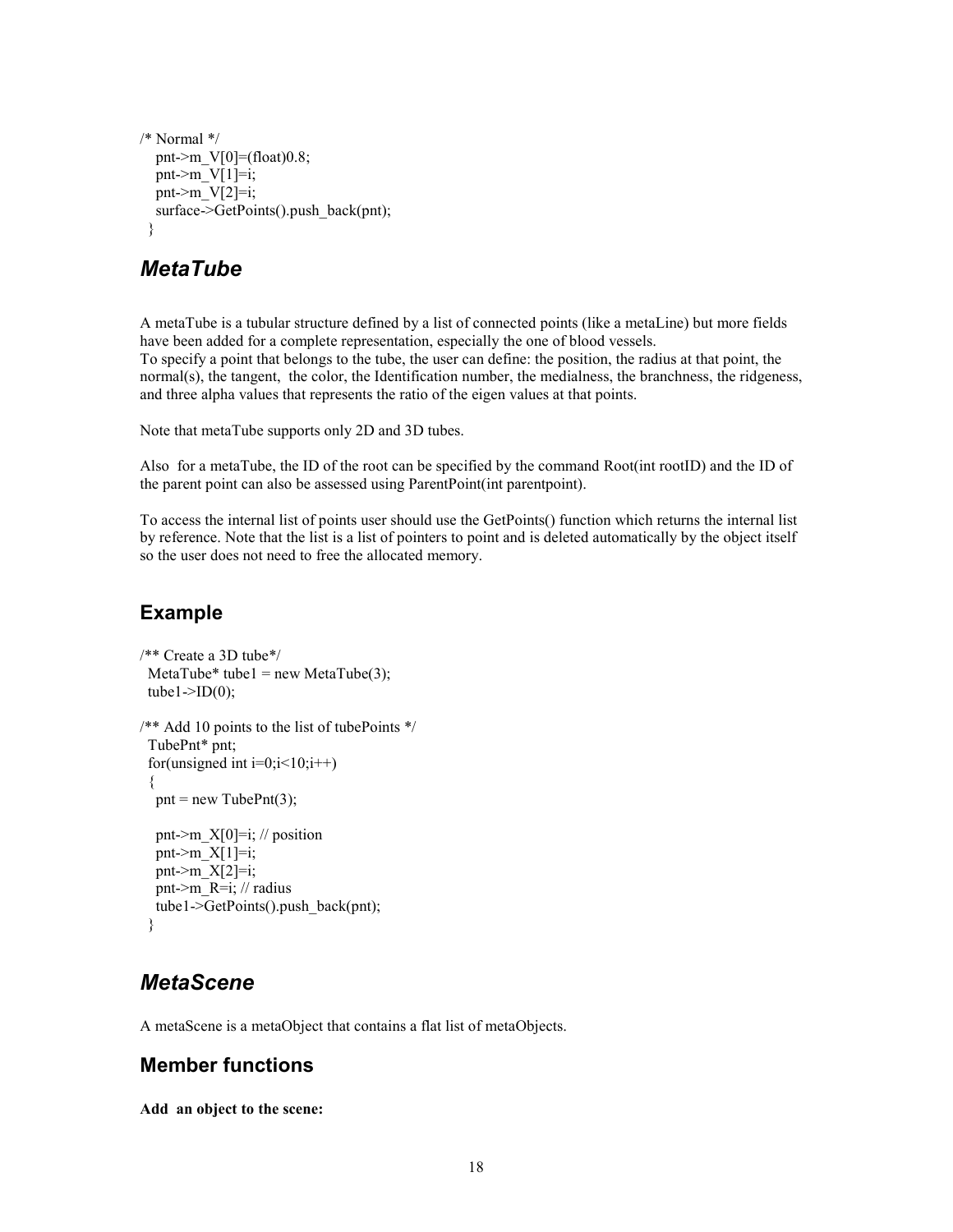void AddObject(MetaObject\* object);

#### Return the number of objects in the scene:

int NObjects(void) const;

#### Get a list of objects present in the scene:

ObjectListType \* GetObjectList(void) {return & m\_ObjectList;}

### Example

/\*\* Define a 3D Scene \*/ MetaScene scene(3);

MetaEllipse  $*$  e1 = new MetaEllipse(3);  $e1 > ID(0);$  $e1$ ->Radius(3);

 MetaGroup g0; MetaGroup  $*$  g1 = new MetaGroup(3);  $g1 > ID(2);$ 

```
 s->AddObject(g1); 
s->AddObject(e1);
```
 s->Write("scene.scn"); scene.Clear();

s->Read("scene.scn");

## Annex: Output File Example

Here is the example of a metafile with a scene that contains metaObjects

```
ObjectType = Scene 
NDims = 3 
NObjects = 3 
ObjectType = Group 
NDims = 3 
ID = 2EndGroup = 
ObjectType = Ellipse 
NDims = 3 
ID = 0ParentID = 2 
Radius = 1 2 3ObjectType = Line 
NDims = 3 
ID = 0BinaryData = False 
BinaryDataByteOrderMSB = False 
ElementType = MET_FLOAT 
PointDim = x y z v1x v1y v1z 
NPoints = 3 
Points = 
1 2 3 0 0 0 
1 2 3 0 0 0
```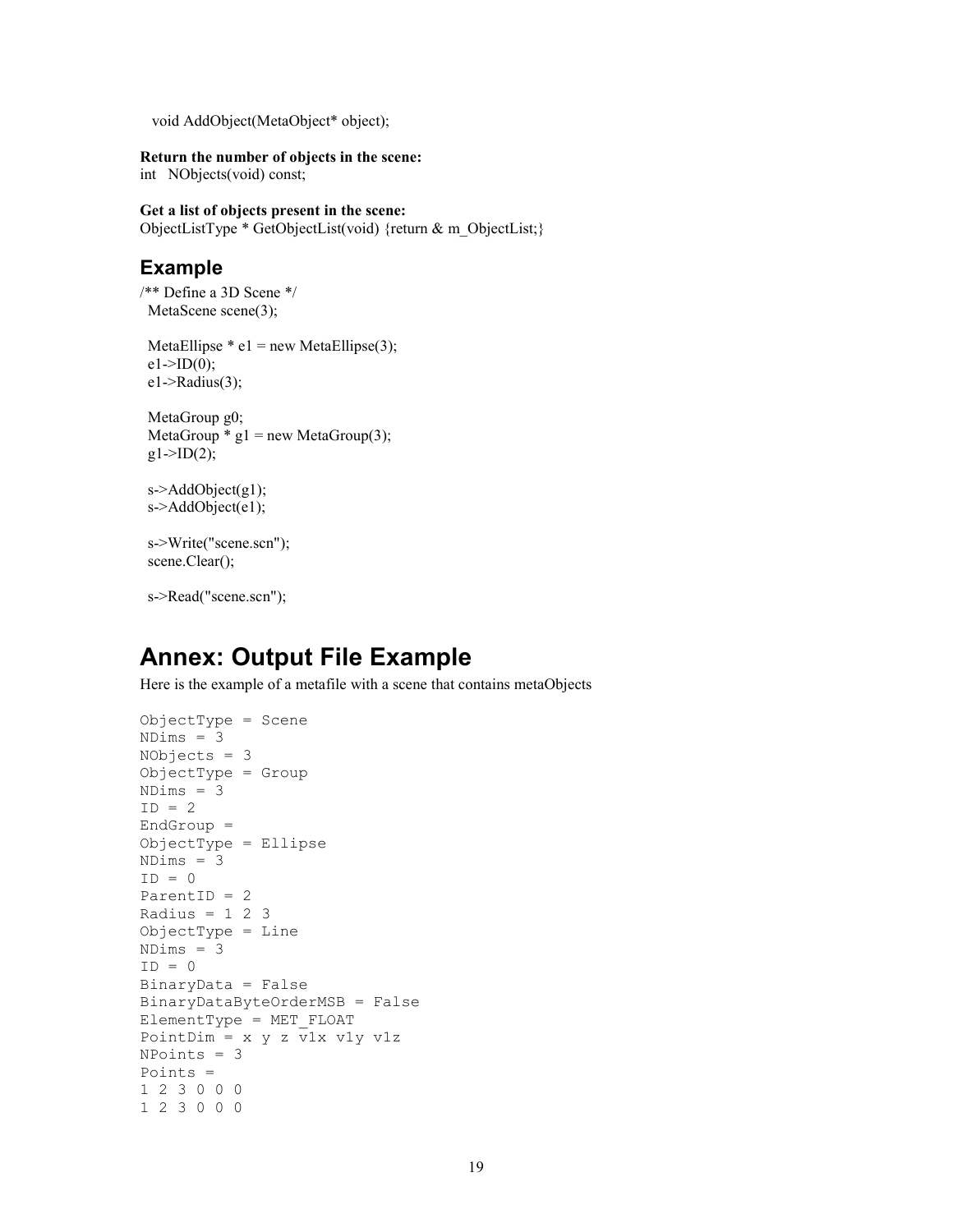```
1 2 3 0 0 0 
ObjectType = Landmark 
NDims = 3 
ID = 0BinaryData = True 
BinaryDataByteOrderMSB = False 
ElementType = MET_FLOAT 
PointDim = x \ y \ z red green blue alpha
NPoints = 2 
Points = 
1 2 3 1.0 0.0 0.0 1.0 
1 2 3 1.0 0.0 0.0 1.0 
1 2 3 1.0 0.0 0.0 1.0
```
# Annex: Spatial Objects

MetaIO has also been chosen to support Spatial Objects IO. To obtain a complete documentation of Spatial Objects and how to read/write them out please see the Insight user's manual available at www.itk.org,.

# Reference: Tags of MetaImage

## MetaObject Tags

The tags of MetaObject are:

|                                     |                                  | Comment - MET STRING - User defined - arbitrary                                                                              |
|-------------------------------------|----------------------------------|------------------------------------------------------------------------------------------------------------------------------|
|                                     |                                  | ObjectType $-$ MET STRING – Defined by derived objects – e.g., Tube, Image                                                   |
|                                     |                                  | ObjectSubType $-MET STRING - Defined by derived objects - currently not used$                                                |
|                                     |                                  | TransformType $-MET$ STRING – Defined by derived objects – e.g., Rigid                                                       |
| <b>NDims</b>                        |                                  | $-METINT$ - Defined at object instantiation                                                                                  |
|                                     | Name – MET STRING – User defined |                                                                                                                              |
| ID                                  |                                  | - MET_INT - User defined else -1                                                                                             |
|                                     |                                  | ParentID - MET INT - User defined else -1                                                                                    |
|                                     |                                  | BinaryData – MET_STRING – Are the data associated with this object stored at Binary or ASCII<br>- Defined by derived objects |
| ElementByteOrderMSB - MET STRING    |                                  |                                                                                                                              |
| BinaryDataByteOrderMSB - MET STRING |                                  |                                                                                                                              |
|                                     |                                  | Color - MET_FLOAT_ARRAY[4] - R, G, B, alpha (opacity)                                                                        |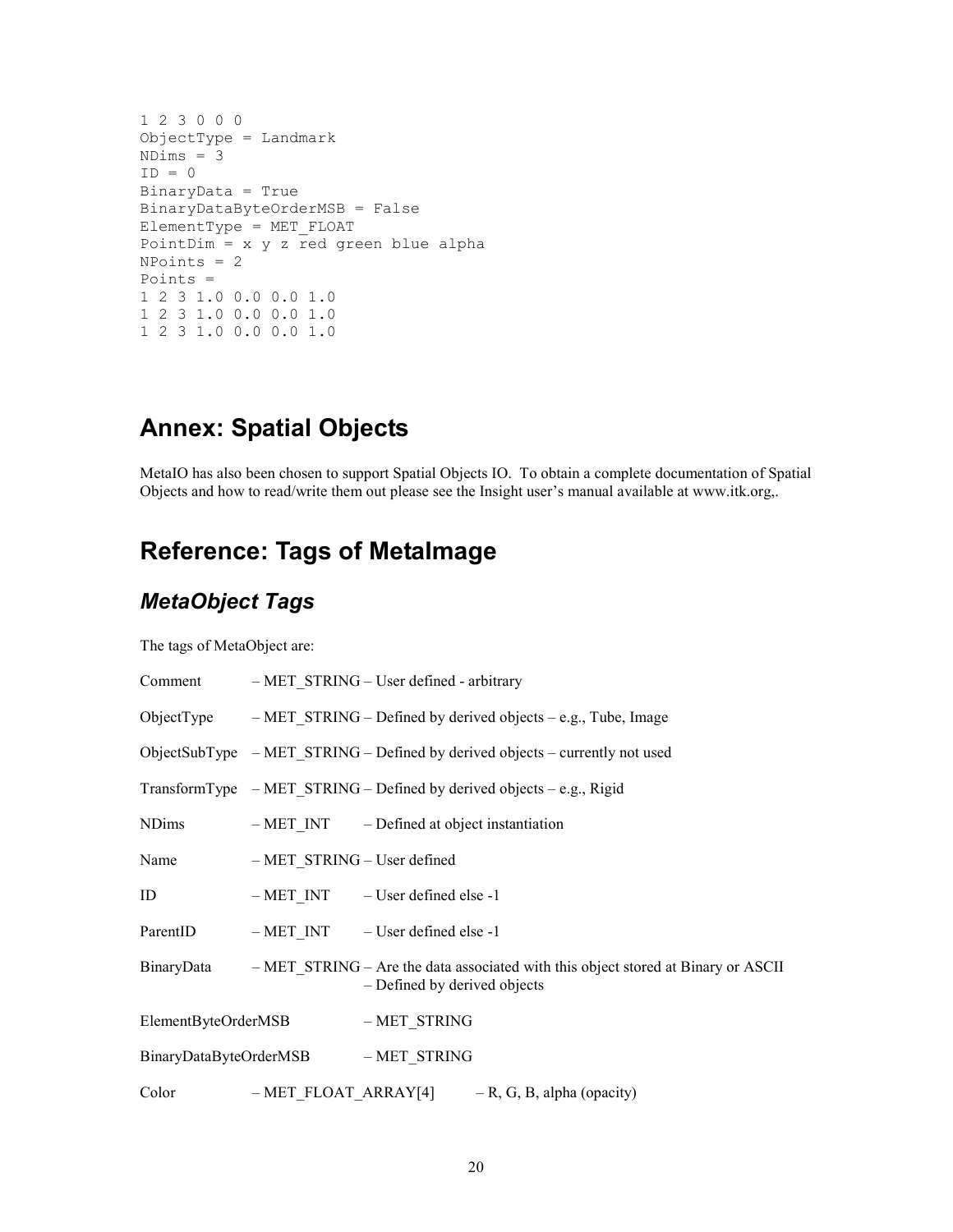| Position              |  | of image)                                                                                                              | $-$ MET FLOAT ARRAY[NDims] $-$ X, Y, Z, of real-world coordinate of 0,0,0 index                                                                                                                                                                              |
|-----------------------|--|------------------------------------------------------------------------------------------------------------------------|--------------------------------------------------------------------------------------------------------------------------------------------------------------------------------------------------------------------------------------------------------------|
| Orientation           |  | - MET FLOAT MATRIX[NDims][NDims]                                                                                       | $-[0][0],[0][1],[0][2]$ specify X, Y, Z<br>direction in real-world of X-axis of<br><i>image</i><br>$-[1][0],[1][1],[1][2]$ specify X, Y, Z<br>direction in real-world of Y-axis of<br>image, etc.                                                            |
| AnatomicalOrientation |  | $-$ MET STRING – Specify anatomic ordering of the axis. Use only [R L]  <br>right to left, from anterior to posterior. | $[A P]   S I]$ per axis. For example, if the three letter code for (column index,<br>row index, slice index is) ILP, then the origin is at the superior, right, anterior<br>corner of the volume, and therefore the axes run from superior to inferior, from |
| ElementSpacing        |  | - MET FLOAT ARRAY [NDims] - The distance between voxel centers                                                         |                                                                                                                                                                                                                                                              |

# Tags Added by MetaImage

In addition to the above tags, MetaImage provides the following tags:

| DimSize                                                                                                                                                                                                                                                                                            |           | - MET INT ARRAY [NDims] - Number of elements per axis in data                                                                                                                              |  |  |  |
|----------------------------------------------------------------------------------------------------------------------------------------------------------------------------------------------------------------------------------------------------------------------------------------------------|-----------|--------------------------------------------------------------------------------------------------------------------------------------------------------------------------------------------|--|--|--|
| HeaderSize                                                                                                                                                                                                                                                                                         | $-METINT$ | - Number of Bytes to skip at the head of each data file.<br>Specify -1 to have MetaImage calculate the header size based on the<br>assumption that the data occurs at the end of the file. |  |  |  |
| Modality                                                                                                                                                                                                                                                                                           |           | - MET_STRING - One of enum type: MET_MOD_CT, MET_MOD_MR,<br>MET MOD US See MetaImageTypes.h                                                                                                |  |  |  |
| SequenceID                                                                                                                                                                                                                                                                                         |           | $-MET INT ARRAY[4]$ – Four values comprising a DICOM sequence: Study, Series,<br>Image numbers                                                                                             |  |  |  |
| ElementMin                                                                                                                                                                                                                                                                                         |           | $-MET$ FLOAT $-Minimum$ value in the data                                                                                                                                                  |  |  |  |
|                                                                                                                                                                                                                                                                                                    |           | ElementMax $-MET FLOAT - Maximum value$ in the data                                                                                                                                        |  |  |  |
|                                                                                                                                                                                                                                                                                                    |           | ElementNumberOfChannels - MET INT - Number of values (of type ElementType) per voxel                                                                                                       |  |  |  |
|                                                                                                                                                                                                                                                                                                    |           | ElementSize – MET FLOAT ARRAY [NDims] – Physical size of each voxel                                                                                                                        |  |  |  |
|                                                                                                                                                                                                                                                                                                    |           | ElementType – MET STRING – One of enum type: MET UCHAR, MET CHAR See<br>MetaImageTypes.h                                                                                                   |  |  |  |
| ElementDataFile – MET STRING – One of the following:<br>- Name of the file to be loaded<br>- A printf-style string followed by the min, max, and step values to be used to pass an argument to<br>the string to create list of file names to be loaded (must be $(N-1)D$ blocks of data per file). |           |                                                                                                                                                                                            |  |  |  |

- LIST [X] – This specifies that starting on the next line is a list of files (one filename per line) in which the data is stored. Each file (by default) contains an (N-1)D block of data. If a second argument is given, its first character must be a number that specifies the